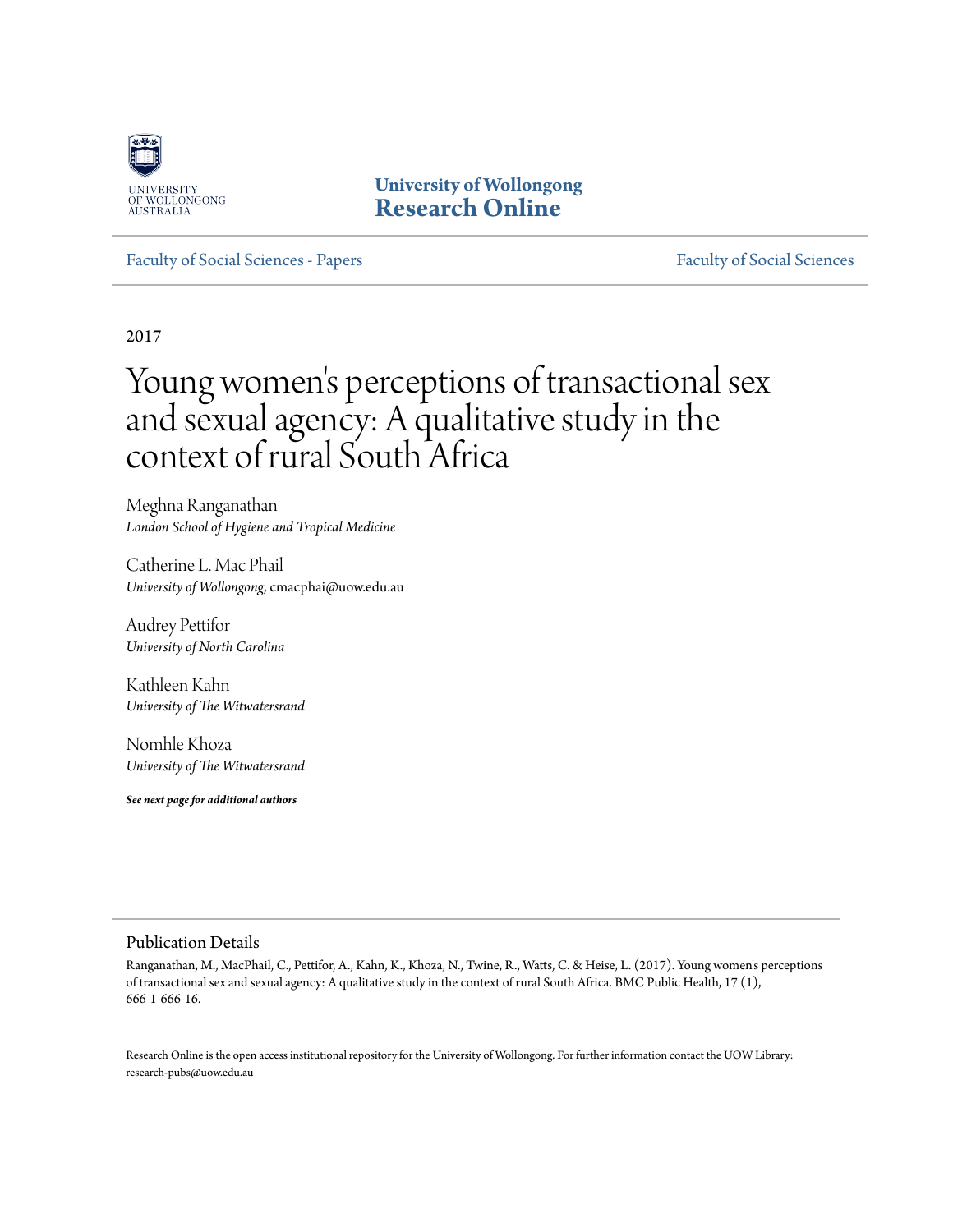# Young women's perceptions of transactional sex and sexual agency: A qualitative study in the context of rural South Africa

#### **Abstract**

**Background:** Evidence shows that HIV prevalence among young women in sub-Saharan Africa increases almost five-fold between ages 15 and 24, with almost a quarter of young women infected by their early-to mid-20s. Transactional sex or material exchange for sex is a relationship dynamic that has been shown to have an association with HIV infection. **Methods:** Using five focus group discussions and 19 in-depth interviews with young women enrolled in the HPTN 068 conditional cash transfer trial (2011-2015), this qualitative study explores young women's perceptions of transactional sex within the structural and cultural context of rural South Africa. The analysis also considers the degree to which young women perceive themselves as active agents in such relationships and whether they recognise a link between transactional sex and HIV risk. **Results:** Young women believe that securing their own financial resources will ultimately improve their bargaining position in their sexual relationships, and open doors to a more financially independent future. Findings suggest there is a nuanced relationship between sex, love and gifts: money has symbolic meaning, and money transfers, when framed as gifts, indicates a young woman's value and commitment from the man. This illustrates the complexity of transactional sex; the way it is positioned in the HIV literature ignores that "exchanges" serve as fulcrums around which romantic relationships are organised. Finally, young women express agency in their choice of partner, but their agency weakens once they are in a relationship characterised by exchange, which may undermine their ability to translate perceived agency into STI and HIV risk reduction efforts. **Conclusions:** This research underscores the need to recognise that transactional sex is embedded in adolescent romantic relationships, but that certain aspects make young women particularly vulnerable to HIV. This is especially true in situations of restricted choice and circumscribed employment opportunities. HIV prevention educational programmes could be coupled with income generation trainings, in order to leverage youth resilience and protective skills within the confines of difficult economic and social circumstances. This would provide young women with the knowledge and means to more successfully navigate safer sexual relationships.

#### **Disciplines**

Education | Social and Behavioral Sciences

#### **Publication Details**

Ranganathan, M., MacPhail, C., Pettifor, A., Kahn, K., Khoza, N., Twine, R., Watts, C. & Heise, L. (2017). Young women's perceptions of transactional sex and sexual agency: A qualitative study in the context of rural South Africa. BMC Public Health, 17 (1), 666-1-666-16.

#### **Authors**

Meghna Ranganathan, Catherine L. Mac Phail, Audrey Pettifor, Kathleen Kahn, Nomhle Khoza, Rhian Twine, Charlotte Watts, and Lori Heise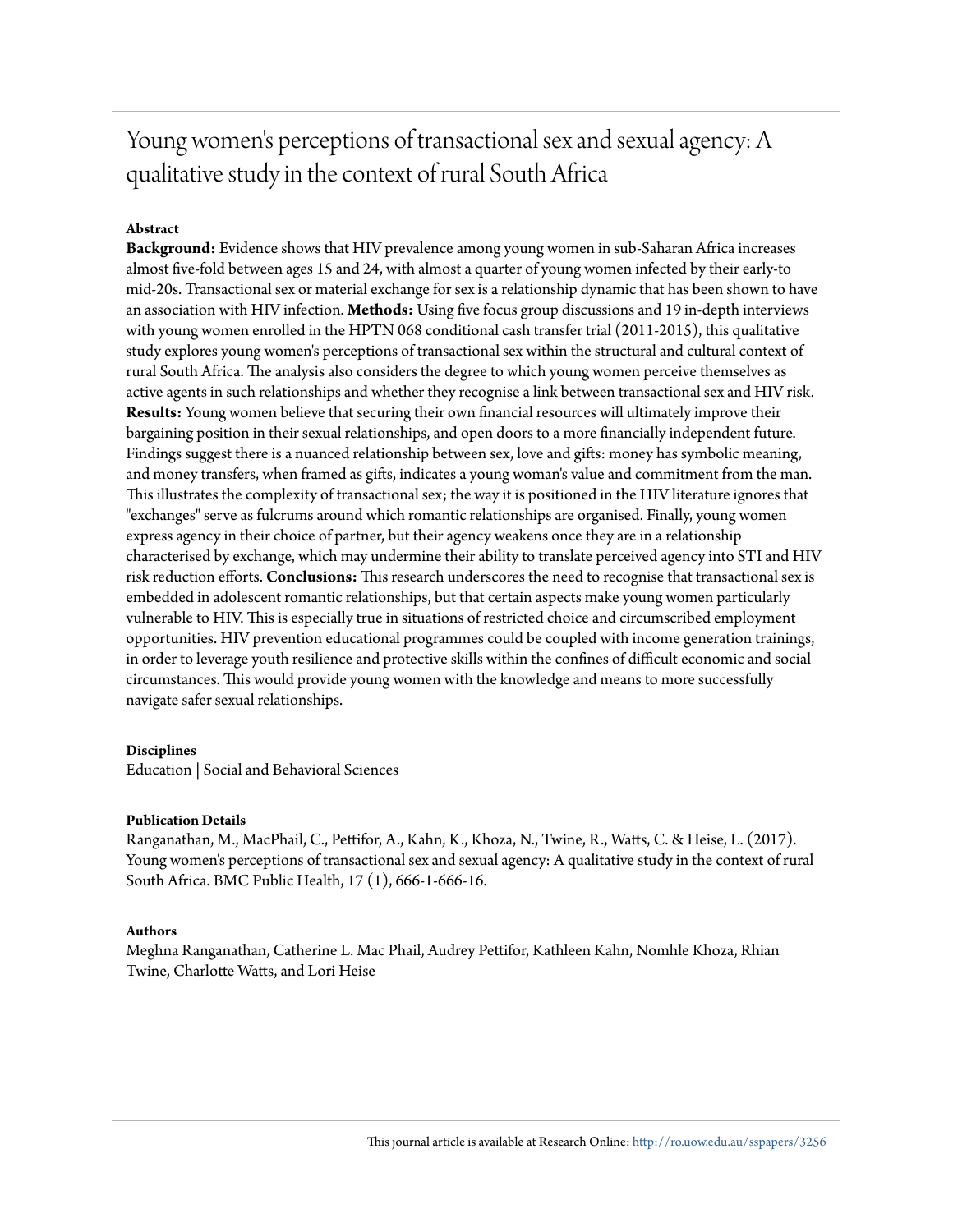## **RESEARCH ARTICLE Example 2014 12:30 The Community Community Community Community Community Community Community**



# Young women's perceptions of transactional sex and sexual agency: a qualitative study in the context of rural South Africa

Meghna Ranganathan<sup>1,2[\\*](http://orcid.org/0000-0001-5827-343X)</sup>  $\odot$ , Catherine MacPhail<sup>2,3,4</sup>, Audrey Pettifor<sup>2,3,5,6</sup>, Kathleen Kahn<sup>3,7,8</sup>, Nomhle Khoza<sup>2</sup>, .<br>, Rhian Twine<sup>3</sup>, Charlotte Watts<sup>1</sup> and Lori Heise<sup>1</sup>

#### Abstract

**Background:** Evidence shows that HIV prevalence among young women in sub-Saharan Africa increases almost five-fold between ages 15 and 24, with almost a quarter of young women infected by their early-to mid-20s. Transactional sex or material exchange for sex is a relationship dynamic that has been shown to have an association with HIV infection.

Methods: Using five focus group discussions and 19 in-depth interviews with young women enrolled in the HPTN 068 conditional cash transfer trial (2011–2015), this qualitative study explores young women's perceptions of transactional sex within the structural and cultural context of rural South Africa. The analysis also considers the degree to which young women perceive themselves as active agents in such relationships and whether they recognise a link between transactional sex and HIV risk.

Results: Young women believe that securing their own financial resources will ultimately improve their bargaining position in their sexual relationships, and open doors to a more financially independent future. Findings suggest there is a nuanced relationship between sex, love and gifts: money has symbolic meaning, and money transfers, when framed as gifts, indicates a young woman's value and commitment from the man. This illustrates the complexity of transactional sex; the way it is positioned in the HIV literature ignores that "exchanges" serve as fulcrums around which romantic relationships are organised. Finally, young women express agency in their choice of partner, but their agency weakens once they are in a relationship characterised by exchange, which may undermine their ability to translate perceived agency into STI and HIV risk reduction efforts.

**Conclusions:** This research underscores the need to recognise that transactional sex is embedded in adolescent romantic relationships, but that certain aspects make young women particularly vulnerable to HIV. This is especially true in situations of restricted choice and circumscribed employment opportunities. HIV prevention educational programmes could be coupled with income generation trainings, in order to leverage youth resilience and protective skills within the confines of difficult economic and social circumstances. This would provide young women with the knowledge and means to more successfully navigate safer sexual relationships.

Keywords: Transactional sex, Sexual exchange, Adolescent young women, Sexual relationships, Aspirations, Sexual agency, HIV, Sub-Saharan Africa, Risky sexual behaviours

\* Correspondence: [Meghna.Ranganathan@lshtm.ac.uk](mailto:Meghna.Ranganathan@lshtm.ac.uk) <sup>1</sup>

<sup>1</sup>Department of Global Health and Development, Faculty of Public Health and Policy, The London School of Hygiene and Tropical Medicine (LSHTM),

London, UK

<sup>2</sup>Wits Reproductive Health and HIV Institute, University of Witwatersrand, Johannesburg, South Africa

Full list of author information is available at the end of the article



© The Author(s). 2017 **Open Access** This article is distributed under the terms of the Creative Commons Attribution 4.0 International License [\(http://creativecommons.org/licenses/by/4.0/](http://creativecommons.org/licenses/by/4.0/)), which permits unrestricted use, distribution, and reproduction in any medium, provided you give appropriate credit to the original author(s) and the source, provide a link to the Creative Commons license, and indicate if changes were made. The Creative Commons Public Domain Dedication waiver [\(http://creativecommons.org/publicdomain/zero/1.0/](http://creativecommons.org/publicdomain/zero/1.0/)) applies to the data made available in this article, unless otherwise stated.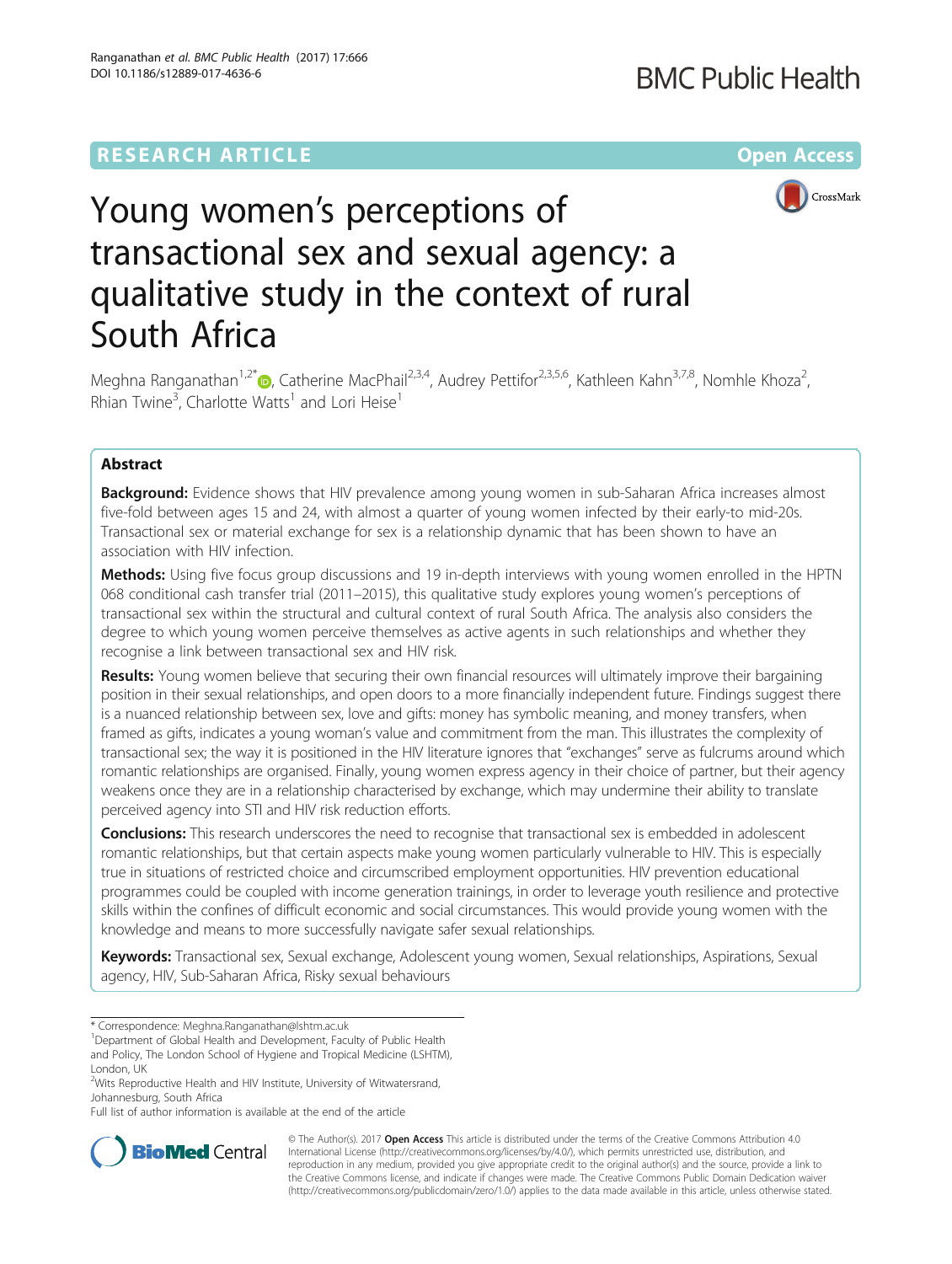#### Background

Young women aged 15–24 in South Africa are at high risk for HIV infection and contribute more than fourtimes the number of new HIV infections as do their male peers [\[1, 2](#page-15-0)]. A number of social, structural and biological factors have been put forward to explain the gendered nature of the HIV epidemic [\[1, 2\]](#page-15-0). Along with increased biological vulnerability of young women [\[3](#page-15-0)], relational risk factors, such as age-disparate sex, transactional relationships and experience of gender-based violence within partnerships, likely contribute to young women's susceptibility to HIV risk [[4](#page-16-0)–[6\]](#page-16-0). Furthermore, individual risk behaviours—such as inconsistent condom use, higher number of partners and early age at first sex—are associated with young women's risk of infection [[3,](#page-15-0) [7](#page-16-0)]. Both relational and individual factors combined with structural factors, such as poverty and gender inequalities grounded in the socio-historical context of the country, have fuelled the HIV epidemic [\[4](#page-16-0)].

#### Overview of transactional sex

Transactional sex or sex that is exchanged for money and/or gifts is considered to be an important contributing factor to the disproportionate prevalence of HIV/ AIDS among young women in sub-Saharan Africa (SSA) [[5, 6, 8\]](#page-16-0). It appears to be a common phenomenon in rural, peri-urban and urban SSA [[6, 9](#page-16-0), [10\]](#page-16-0). The concept emerged in the 1990s, as anthropologists attempted to correct the HIV field's tendency to conflate all relationships involving exchange with formal sex work. In SSA, many non-marital, non-commercial sexual relationships involve the exchange of money or gifts: but importantly neither party in the exchange considers the relationship prostitution or sex work.

The concept of transactional sex continues to be a challenge for social scientists and the HIV field writ large [\[10](#page-16-0), [11\]](#page-16-0). The challenge arises because of the tendency to assume that the categories of 'prostitution or sex work' and 'transactional sex' used in the public health literature have self-evident meanings, when in fact the meanings are ambiguous, complex and highly contested [[12\]](#page-16-0). Across a number of cultures, it is common practice to exchange gifts in sexual relationships [\[10](#page-16-0), [13](#page-16-0)] and expressions of romantic love can be closely linked to gift-giving [\[14](#page-16-0), [15](#page-16-0)]. Cultural norms across a number of diverse cultures worldwide dictate that men should provide for women economically, an expectation institutionalised through the practice of lobola (bride price) before marriage in countries such as South Africa [\[7](#page-16-0)]. Thus, it is predominantly men who provide and women who receive material benefits in all relationships, including transactional sexual encounters [[16\]](#page-16-0). Contemporary discourse on transactional sex posits that it is not formal sex work if: the exchange is undertaken within the context of a relationship (no matter how ambiguous or temporary its nature); the negotiation of the terms of the exchange is neither explicit nor upfront; and those who engage in the practice differentiate their practice from formal sex work [[16](#page-16-0)]. Hence, young women engaging in transactional sex seldom identify themselves as sex workers. Their partners are referred to as boyfriends. Whereas, partners of young women who identify as sex workers are usually referred to as clients [\[17\]](#page-16-0). Sometimes the boundary between transactional sex and sex work can be ambiguous, particularly in short term relationships that are formed in bars. If young women practice transactional sex that is purely motivated by material gain, it can result in them transitioning into sex work for a living, if they rely on it too heavily for too long [[11](#page-16-0)].

Studies that have explored women's motivations to engage in transactional sex suggest a number of reasons. Historically, the literature emphasised that transactional sex is primarily motivated by basic survival or subsistence needs [\[17](#page-16-0)–[19\]](#page-16-0). There is also recent evidence that indicates that young women whose opportunities are limited, may also use transactional sex to elevate their status in youth cultures that prioritise sexual success and conspicuous consumption [\[10](#page-16-0), [20](#page-16-0)]. Moreover, motivations for engaging in transactional relationships are not mutually exclusive and often young women are driven by both subsistence and consumerist desires [[21](#page-16-0), [22\]](#page-16-0). Many young women also embrace romantic notions of love and security that can prompt relationships characterised by material exchange for sex; but this complexity is under explored in the SSA setting [\[23](#page-16-0)]. Exploring the context and motivation for transactional sex is potentially important for understanding HIV risk and HIV related risk among young women.

#### Conceptual framework

Stoebenau, Heise et al. (2016) have developed a conceptual framework that captures the nuance and complexity of transactional sexual relationships and the different motivations for its practice [[11\]](#page-16-0). This was done using three paradigms to describe motivations for transactional sex (sex for basic needs, sex for improved social status and sex and material expressions of love) and representing them as continua – of deprivation, agency and instrumentality – rather than as discrete paradigms. The continuum of deprivation describes the extent to which transactional sex is structured by poverty (absolute deprivation) as compared to economic inequality (relative deprivation). The continuum of agency suggests that women's position varies over time and between relationships from the extremes of vulnerable victim to powerful agent. Lastly, the continuum of instrumentality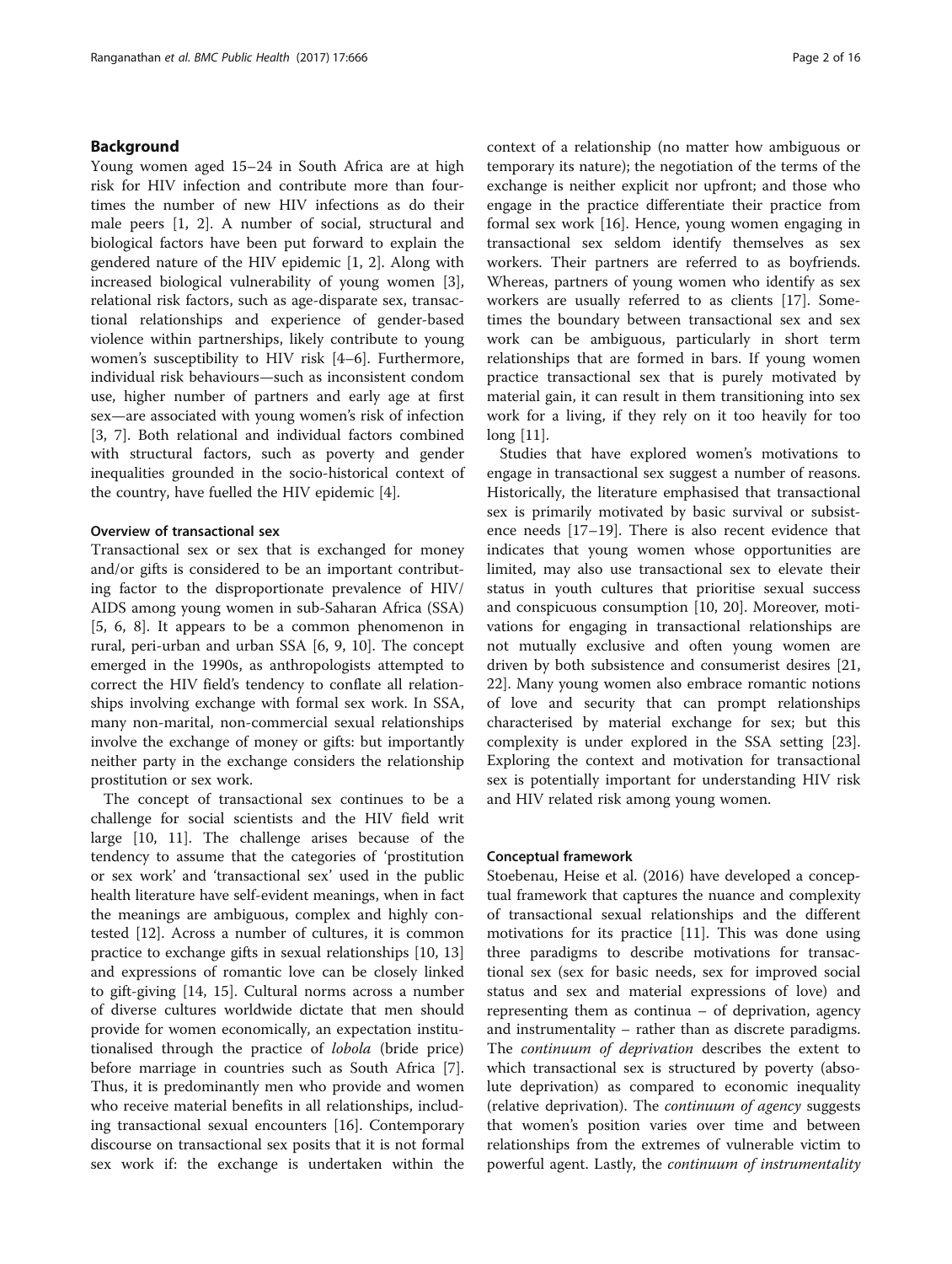is the extent to which a relationship is motivated by financial or status motivations [[11](#page-16-0)].

This empirical paper aims to elucidate some of this complexity around motivations behind transactional sex by exploring young women's perceptions of transactional sexual relationships within the structural and cultural context of rural Mpumalanga, South Africa. Specifically, the analysis considers the degree of agency perceived by young women engaged in sexual relationships and the perceived link between transactional sex and HIV infection.

#### Methods

#### Study context and setting

This qualitative research was embedded in an individually randomised, phase III conditional cash transfer (CCT) trial in rural South Africa (HPTN 068), details of which are published elsewhere [\[24](#page-16-0)]. Data collection was conducted in the sub-district of Bushbuckridge in rural Mpumalanga Province. The study setting is 500 km northeast of Johannesburg in a rural area that was part of a former homeland<sup>1</sup> under apartheid, close to South Africa's border with Mozambique. The area is poor, lacking in infrastructure and has high population density [[25, 26\]](#page-16-0). Since democratic change in 1994, progress among government-led initiatives have been slow. For example, while electricity is accessible to all villages, few households can afford it for more than lighting, resulting in a half of the households reliant on wood-burning fuel. Sanitation is basic and water supply to village standpipes is unreliable [[27](#page-16-0), [28](#page-16-0)]. Although there is nearly universal access to primary education, quality is poor and progress often delayed [[27\]](#page-16-0). There are limited employment opportunities made apparent by unemployment rates of 29% for men and 46% for women [\[28](#page-16-0), [29](#page-16-0)]. This has resulted in a growing number of women who are increasingly migrating to cities for work [[28, 29](#page-16-0)]. A sizeable number of people depend on a cash economy supplemented by state-sponsored, non-contributory social grants, such as the old age pension, disability and child support grants [[30\]](#page-16-0). Poorer households and those that have experienced the loss of a breadwinner lack food security, with stunting being common among 20–30% of children under two years of age [\[31](#page-16-0)]. The most common language spoken in this area is Xitsonga and the most common ethnic identity is Tsonga, though sizeable minorities identify as Pedi, Sotho, Swazi, and Zulu [\[32\]](#page-16-0).

The Medical Research Council (MRC)/Wits University Rural Public Health and Health Transitions Research Unit runs the Agincourt Health and Socio-Demographic Surveillance System (AHDSS) in this area and this was the platform for identifying eligible households and young women [\[25](#page-16-0)]. Study participants were eligible for inclusion in the main trial if they were females aged 13

to 20 years, resident in the study site; enrolled in grades 8, 9, 10 or 11 at high schools in the AHDSS study site; and had a bank or post office account or the documents available to open an account to receive the transfer. The participants were excluded if they were pregnant or married by self-report at baseline [[24](#page-16-0), [33](#page-16-0)].

#### Data collection

This qualitative study used a combination of five focus group discussions (FGDs) and 19 in-depth interviews (IDIs) with young school-going women aged 18 years and above who were participants in the control arm of the main trial. Data collection was from November 2012 until March 2013. Sampling for this qualitative study was restricted to young women 18 years and above. This was due to ethical reasons associated with the need for parental assent for participants under 18 years of age. Please note that due to the time that had lapsed between baseline recruitment and this qualitative study, some of the young women turned 21 years while participating in this study. We used FGDs as they have been shown in other studies to be effective in stimulating dialogue between respondents and yielding insight into people's thought processes about how they construct, for example, collective notions of sexual norms [\[34](#page-16-0)]. Overall, the FGDs were used to raise and explore broad relevant topics around young women's relationships, which assisted in determining the structure and focus of the IDIs. Themes that emerged in the FGDs were probed further in the IDIs. There are a range of definitions of transactional sex in the literature [[11](#page-16-0), [35](#page-16-0), [36\]](#page-16-0). For this study, we adopted the transactional sex definition advanced in the main trial (HPTN 068) in which this research is embedded [\[8\]](#page-16-0), namely: "*a sexual* relationship whereby men and women exchange sex for, or in anticipation of, material possessions or favours (such as money, clothing, transportation, school fees)" [\[7](#page-16-0), [37](#page-16-0)]. 'Agency' for the purpose of this analysis, is defined as "an individual's ability to make and enact considered choices in the pursuit of a particular end. Although possessed by the individual, agency is structured by the person's socially shaped internality and constrained in expression by social and economic circumstances" [21; 350].

FGDs were conducted at a village school within the study site and were facilitated by a female, Xitsonga speaker and assisted by a designated note-taker. The first author observed discussion groups with the assistance of a translator. To further ensure accuracy, the FGDs were tape recorded with participants' permission and later translated and transcribed into English by the group facilitators. The participants were divided into three socioeconomic categories (high, medium and low) for the discussions and allocated to groups of the same SES. This was done to better explore how young women from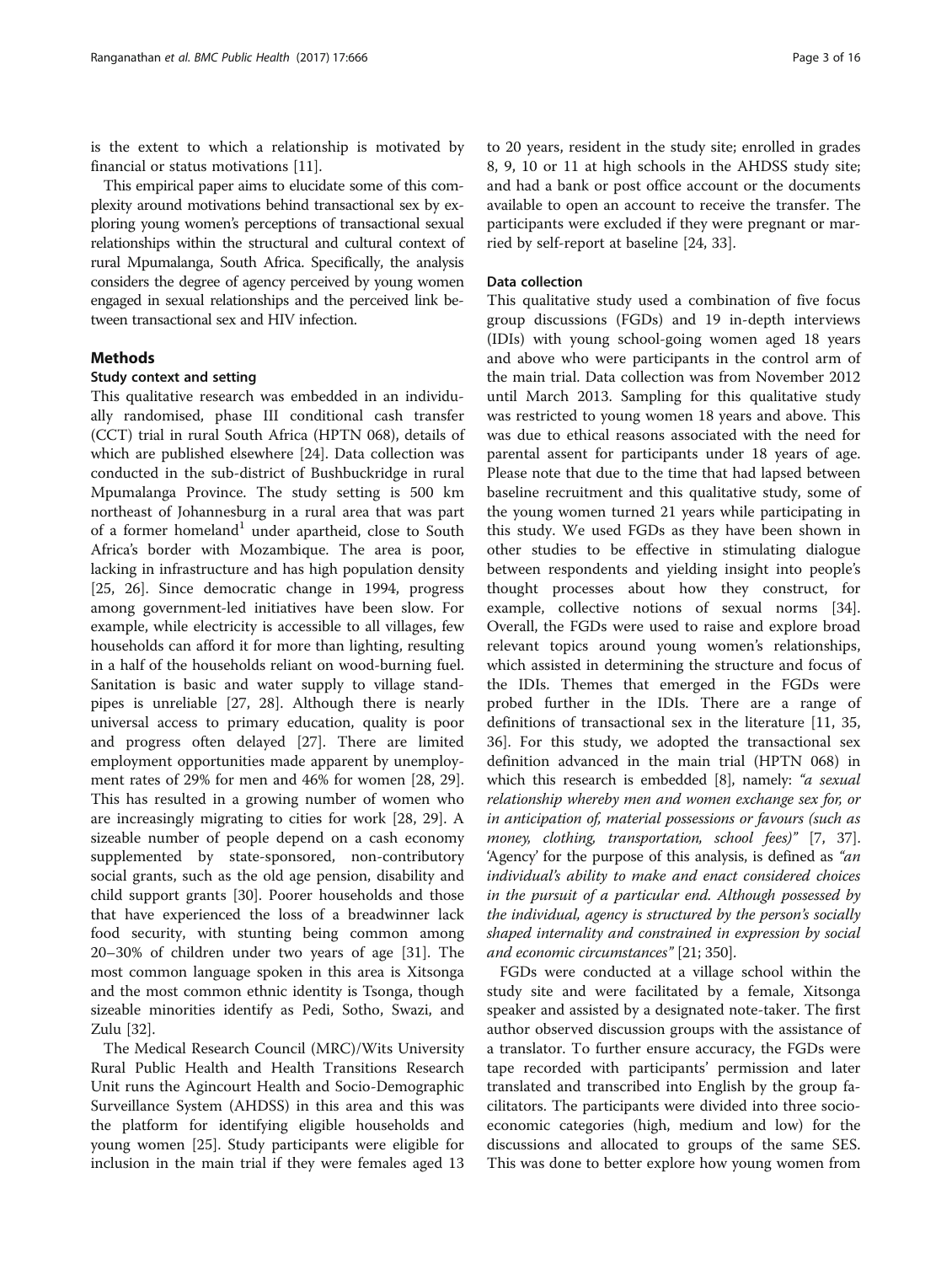similar economic groups discussed engagement in transactional sex. The socioeconomic variable was calculated using household monthly spending per capita data from the baseline survey associated with the main study. SES was therefore calculated as low (ranging from \$1.3 to \$15.4), medium (ranging from \$15.5 to \$32.6) and high (above \$32.10) as monthly expenditures. As of 2014, the upper bound inflation-adjusted poverty line for South Africa calculated as per capita per month for food and non-food items was \$45.1 [[38\]](#page-16-0), suggesting that even the SES category measured as high, is still much lower than the national average.

To complement the FGDs, we conducted 19 one on one, IDIs with a subset of young school-going women from the trial. Ten of the 19 participants were young women who had reported ever being sexually active and had responded positively to the question on transactional sex ("Did you feel like you had to have sex to get gifts or money from your partner?") in the baseline survey of the main trial and were invited to be interviewed. The remaining nine were young women who had participated in the FGDs and were invited back to participate in the IDIs based on their levels of engagement and articulate responses during the FGDs (we had no prior knowledge of their sexual history). This allowed us to interview young women who were both sexually active and potentially not active. The IDIs were 1–1.5 h long, audio-recorded and conducted in a private location.

Themes that arose in the focus groups, but were sensitive for young women to discuss in a group setting (e.g., their sexual relationships, motivations for engaging in them and their perceptions of transactional sexual relationships) were probed further. The IDIs focused on the specific aspirations, situations and experiences of individual young women. The recordings were transcribed and translated from Xitsonga to English by the interviewer. Each transcript was quality-checked by a trained third-party researcher to make sure the translation was accurate. Data collection was iterative, with small changes made to the topic guide as the FGDs and IDIs progressed, based on a review of the data and feedback from the facilitators and interviewers.

#### Participant socio-demographic characteristics

In total, 45 school-going young women above the age of 18 years participated in this qualitative study. Research participants were from rural homes in the area and half of the participants were from homesteads dependent on subsistence agriculture for survival and on state grants. Half of the participants who were dependant on subsistence agriculture were from female headed households. Seven of the 19 young women in the IDIs had small children, and two were pregnant at the time of the interview. About a third of young women interviewed in the IDIs worked in informal labour, such as domestic work, yard-cleaning or hairdressing (likely done at home or from a roadside shack). At least 12 of the 19 young women either had fathers who were working elsewhere (temporarily migrated), had passed away, or parents who were separated with the young woman living with her mother.

#### Analysis

We used thematic content analysis for qualitative analysis [\[39](#page-16-0), [40\]](#page-16-0). The first author familiarised herself with the content of the transcripts and created an initial coding framework based on the topic guides. The coding and analysis was done through frequent discussions between the first two authors. Coding was both deductive and inductive i.e. a coding framework was developed to guide analysis, but new codes were added as they emerged. Themes that emerged from coding of the FGDs were explored further in the IDIs. Furthermore, a content matrix was developed to display themes and sub-themes as they emerged. This content matrix was useful to help summarise and synthesise data by individual or by theme and to see emergent patterns that were cross-cutting. All data from these interviews were coded using Atlas-ti. Essentially five steps were followed in the analysis of the transcripts: (1) Data management and familiarisation; (2) identification of a coding framework; (3) displaying themes and sub-themes; (4) data reduction; and (5) interpretation [[40, 41](#page-16-0)].

#### Results

Four themes emerged from the analysis. First, participants gave expression to their aspirations related to education and financial autonomy; the second provides insights into the nature of young women's sexual relationships; the third shows young women's perceptions of transactional sex; and the final thematic element illustrates young women's expressed agency in their sexual encounters and their perceived HIV risk. Please see Table [1](#page-6-0) for illustrative quotes for these main themes.

#### Aspirations of education and financial autonomy

There appeared to be wide-spread recognition that educational achievement was the linchpin to long-term security through employment. This is despite the South African reality that education is no guarantee of employment [[42](#page-16-0)]. In both the FGDs and IDIs, young women discussed the importance of school attendance and the completion of studies in order to fulfil life goals. The majority (three quarters) of young women in the IDIs said that they wanted to have secure and lucrative jobs and expressed a deep-seated need to feel financially independent. There was acknowledgement that education promotes financial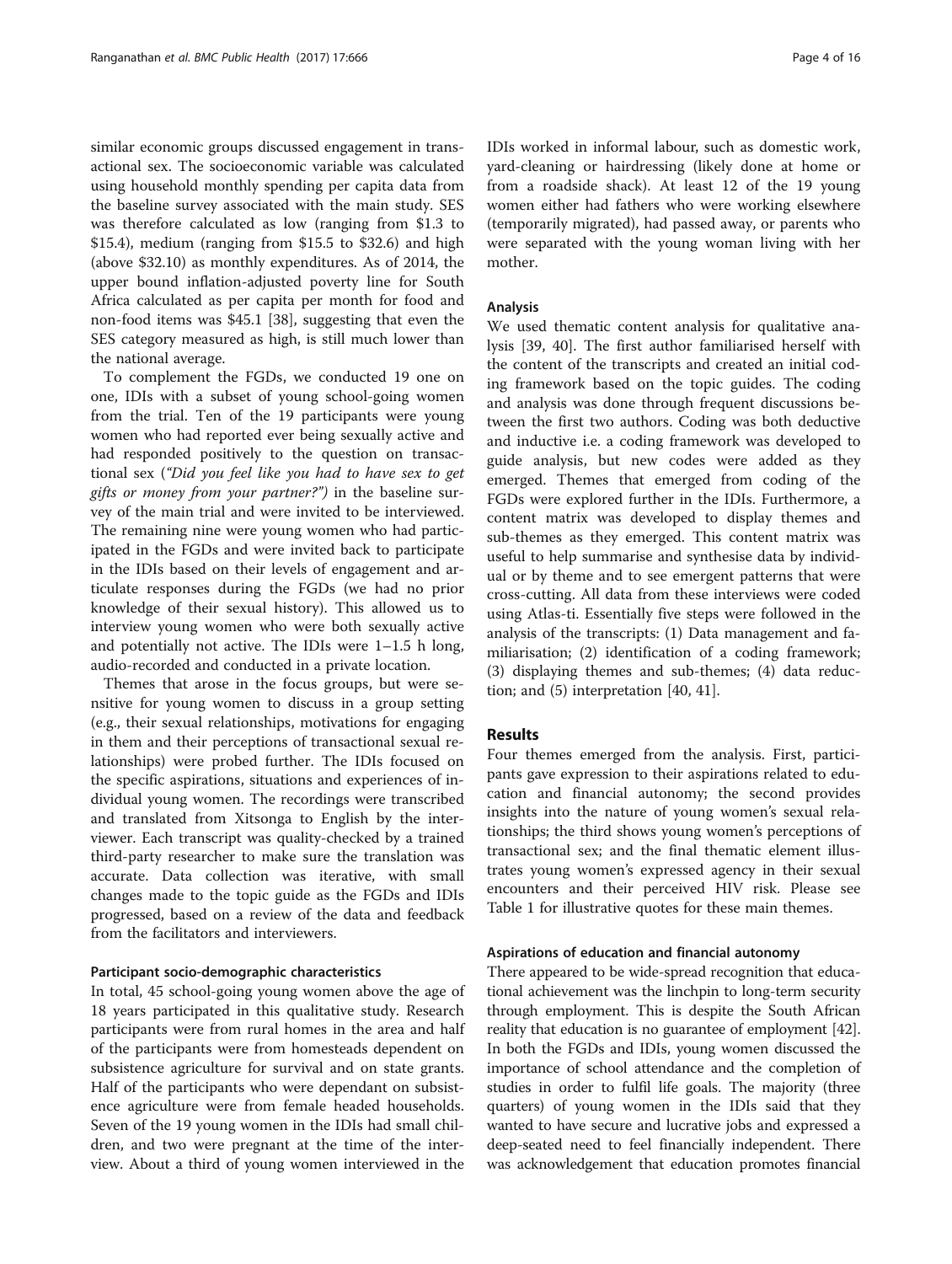#### <span id="page-6-0"></span>Table 1 Main themes with illustrative quotes

| Theme                                              | Illustrative quote                                                                                                                                                                                                                                                                                                                                                                                         |
|----------------------------------------------------|------------------------------------------------------------------------------------------------------------------------------------------------------------------------------------------------------------------------------------------------------------------------------------------------------------------------------------------------------------------------------------------------------------|
| Aspirations of education and<br>financial autonomy | "I want to complete grade 12 and go to the University and learn so I can get a jobI want to have my own<br>money" (FGD5, low SES).<br>"I want to work for them [parents], build a house and further my studies while working because [these] are the<br>things my parents didn't succeed on" (IDI 5, age 20 y).<br>"I want to be educated so that I can able to take care of my family" (IDI 16, age 20y). |
| Sexual relationships                               | Feelings of love:<br>"You won't sleep with someone if you don't love him; you sleep with someone if you love him" (FGD1, low SES).                                                                                                                                                                                                                                                                         |
|                                                    | Boyfriend's ability to provide:<br>"The reason why I date the handsome quy it is just because he have money and people will take you serious and I<br>will be famous, something like that" FGD 4, high SES.<br>Like when I need money to use he was able to help me. And he was able to buy for me things like hair<br>extensions I was feeling happy about it freceiving money]. IDI 18, aged 20y         |
|                                                    | Peer social acceptance and feeling valued:<br>A friend like when we are together and maybe she says my boyfriend bought me this and then I decide that I have<br>to find a boyfriend so he can buy things for me also. IDI17, aged 20y<br>"I will feel good [if he can buy gifts] and I will see how serious her is" IDI 19, aged 20y.<br>"because I want to look the same with friends", IDI 17, aged 20y |
| Subtle position of transactional sex               | I'm not ready to be paid because we never agreed upon money we just loved each other. He was able to buy for<br>me items like hair extensions. When I wanted it, he was able to give me money to buy it. IDI 18, 20y                                                                                                                                                                                       |
| Expressing agency                                  | 'It's true if you have a relationship with someone he will want to sleep with you so he can do anything you want'<br>FGD 2, high SES.<br>When probed on how they would react if their boyfriends did not provide them with money or gifts:<br>"I would argue with him, but it would not change anything in the relationship, as I love him" IDI 9, 22y                                                     |
| Constrained agency and potential<br>HIV risk       | P1 "because nowadays young woman, if she wants something from the boy she thinks she cannot get it without<br>having sex with that boy<br>P2: It is not good because she will sleep with the person who is infected then she will get infected. FGD 4, low SES                                                                                                                                             |

autonomy through employment. This, in turn would decrease their reliance on sex as a resource to get items.

P:.... when I want clothes and you find that I'm too old and parents are no longer taking care of me, at the end I will try to sell my body (like a sex worker), but if I am educated I will be having everything because I will be having my own money. IDI 10, aged 20y

A theme that resonated through all the interviews was self-reliance, having access to their own money and having choices, including over their own spending decisions. A couple of young women also expressed a desire to lead a life that is better than the life lived by their parents. In addition, despite circumscribed economic opportunities in the area, young women hoped to be able to escape their current cycle of poverty. Young women indicated their intention to increase their share of disposable income and contribute towards savings for the future:

We want good jobs - not to wash people's clothes. If you wash people's clothes you will not get enough money because they will give you R500 (\$37.50) and R500 is a little amount. But if you have a good job you will count R500 as nothing because you will earn enough money and also be able to save it in the bank.

#### FGD 1, low SES

Alongside employment goals, young women maintained high aspirations for their relationships and retained dreams of marriage and motherhood; twothirds of the IDI participants expressed their desire to get married and have children. Most said they wanted this only after finishing their education and finding secure employment. At least five participants referred to leading a more 'luxurious life' which they referred to as residing in better quality houses or owning more expensive clothes.

The overarching narrative here is that the young women in this cohort desire a future that holds promise both in terms of financial independence and strong and loving relationships. The next section illustrates young women's relationships and perceptions of their current reality.

#### Young women's sexual relationships in the context of rural South Africa

Most young women reported starting relationships at the age of 15–16 years and were sexually active by 17 years. Fourteen of the 19 young women participating in the IDIs reported one or more boyfriends currently. A majority of participants appeared to partner with their peers who were closer in age; the average female respondent was  $\sim$ 2.5 years younger than her most recent male partner. Most often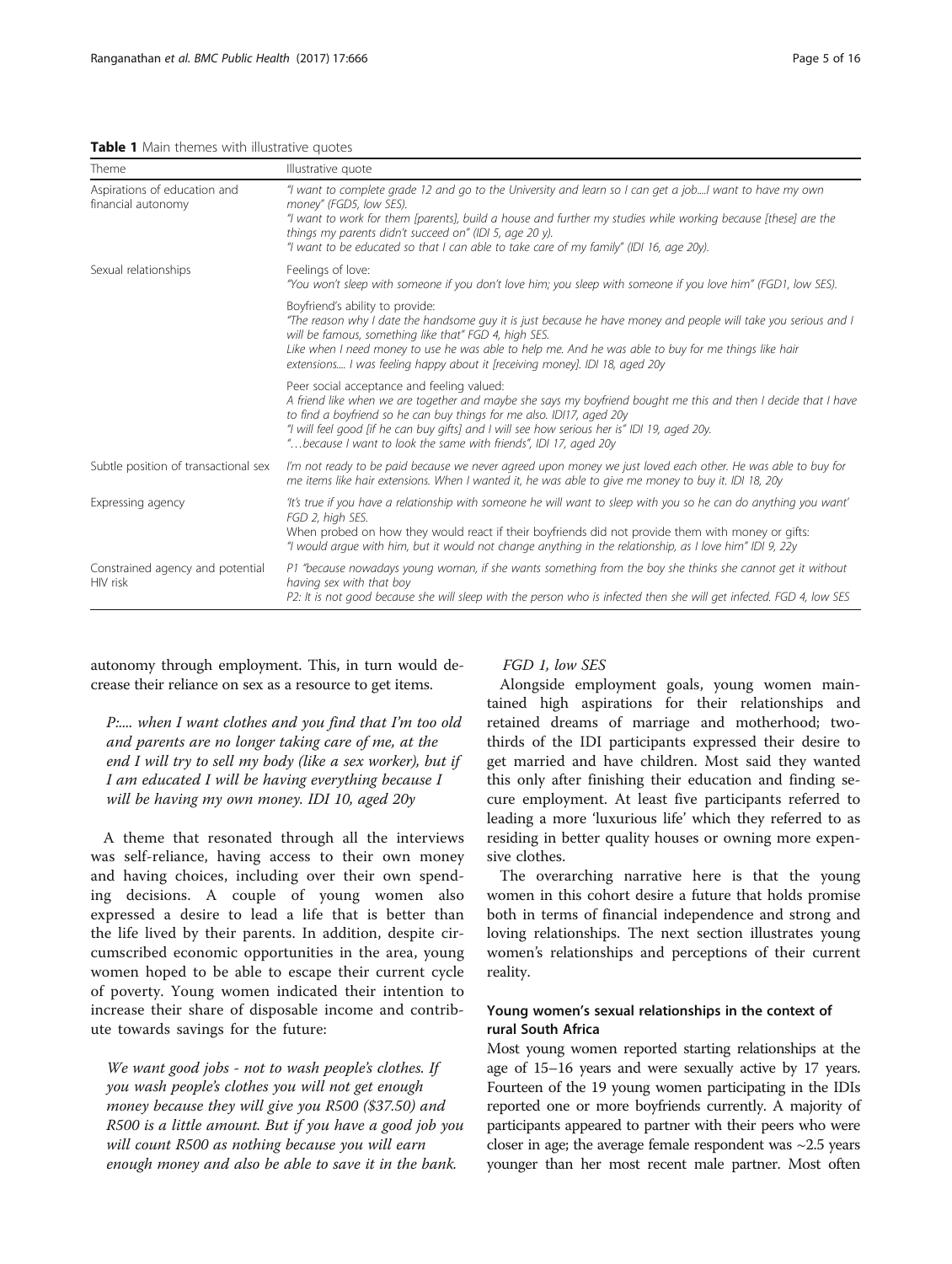young women appear to remain long-term within the same partnership, because of pregnancy, love or financial dependence on their partner. When probed on motivations for entering a relationship, young women reported becoming involved in relationships for several, often overlapping reasons, such as, satisfying feelings of love, the man's ability to provide and social acceptance among peers.

Feelings of love were most often cited as reasons for starting a new relationship. Such feelings were associated with the desire for sexual intercourse and feelings of pleasure, warmth and exploration, enjoyment and having a confidante in a partner. When participants were asked in the IDIs their primary reasons for engaging in a sexual relationship and whether they felt like they had to have sex in exchange for money or gifts received, the majority ( $n = 14/19$ ) of young women said that love was the main reason they entered into a relationship and for them engaging in sex. Most young women certainly perceived relationships involving sex to be more serious. When asked if they would stay in the relationships if they were not to receive money in exchange, young women were quick to respond that "It won't change anything and I will continue loving him". IDI 8, aged 20y.

Boyfriends' ability to provide financial and material support was also mentioned in both FGDs and IDIs as a reason for becoming involved in relationships. In the FGDs, when asked what motivates young women to be in relationships, two-thirds of young women explicitly said that it was for money or material goods.

The remainder of young women in the FGDs were more reticent about money being their main motivation. Particularly in the IDIs, most young women were likely to back away from group consensus to say that it was love that made them engage in sexual relationships with men. Nevertheless, even though love featured in most young women's responses, there was a clear, but implicit understanding that the need for money and gifts were important in all relationships. In their responses, however, young women did distinguish between "being opportunistic" and "feeling provided for".

#### I: Mmm… the one you had a relationship with, where did you meet him?

P: At school. I wanted him to help me. Like when I need money to use he was able to help me. And he was able to buy for me things like hair extensions..... I was feeling happy about it [receiving money]. I: Did you feel like you had to have sex with him to receive money or gifts.

P: No. It was the issue of love. IDI 18, aged 20y

Furthermore, this expectation was gendered, with no intimation that men could also expect gifts from their girlfriends. Thus, along with the expectation that men should fulfil the provider role, young women appeared

to harbour expectations that they would eventually receive gifts or money.

Aaa, I won't leave him [if he didn't buy items that she needs or wants]. Like it can happen that I ask for something from him and he tells me that he doesn't have money at that time, but he will buy it for me the time he will get money. I can accept and keep reminding him. He will later give me money to buy it. IDI 19, aged 20y

One young woman also mentioned feeling worried engaging in sex without money/gifts and still expected gifts even if she had sufficient money of her own.

I: Hmm… so what would you do if he didn't buy the items you need or want? P: Hmm…I will be worried. I: Would you stay with him and how would it change things for you? P: Nothing will change… but I will be always worried because he didn't buy items that I want. IDI 12, 19  $\gamma$ 

Some young women appeared to feel ambiguous towards money received, especially if their boyfriends' current economic circumstances were difficult, "I accept it [not getting gifts or money] because as a human being I know that there are times where he doesn't have money" (IDI 8, age 20y) and mentioned waiting for the future when he did make money. In particular, a few young women reported that if financial security comes from other sources (i.e. a brother or parents) then reliance on a boyfriend is reduced, hence relieving the pressure on the relationship.

However, a couple of young women in the IDIs openly admitted their material motivations to be in the relationship as being stronger than the romantic elements.

P: It's because I like things… it's a status. He buys me airtime. I call him and friends. And boast on them that I have been bought airtime. I feel good, something like that.

I: What would you do if he didn't buy you things you want like airtime?

P: I will just leave him, why doesn't he buy me airtime it will mean he buy it for someone else. IDI 17, aged 20y

Peer social acceptance and feeling valued was mentioned by some young women who suggested that the receipt of gifts made them feel more 'feminine' "he buys me things that I should have it as a girl" (IDI 8, 20y). Furthermore, the receipt of money appeared to be used to acquire social status, with both sexes benefiting from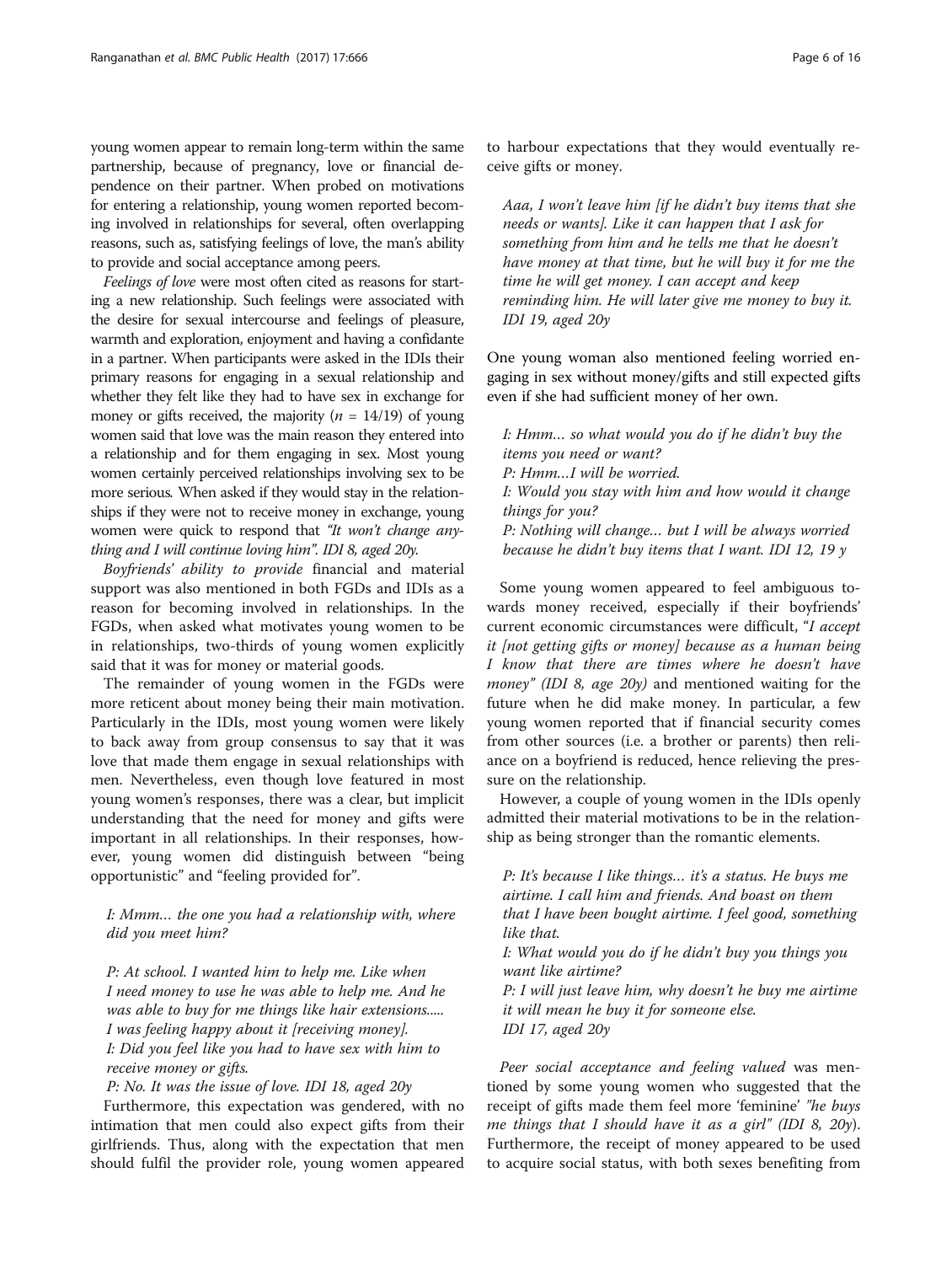female partners' improved physical appearance. Young women reported using the money received to buy items such as clothes, shoes, underwear, cosmetics and body lotions that garnered peer admiration for both them and their boyfriends.

P: It's for status and you see I have grown up, but they don't maintain me here at home. Or they don't show me ways. A friend like when we are together and maybe she says my boyfriend bought me this and then I decide that I have to find a boyfriend so he can buy things for me also.IDI 17, aged 20y

There were some other young women  $(n = 6)$  who appeared to value gifts for their symbolic value and the feelings associated with 'giving and receiving' rather than the economic and status value. Gifts were particularly appreciated when spontaneous and unexpected, rather than evolving from obligation.

P: I feel happy [after receiving these gifts] because sometimes you find that I was not expecting it he just surprises me. I: Do you feel like you had to have sex with him to receive money or gifts? P: No…Sometimes he used to buy it for me; we didn't agree that he will buy gifts for me then I sleep with him. IDI 12, aged 17y

Another young woman was keen not to give the impression to her partner that she was in the relationship for money, as "he will think that I don't love him. And I only want things from him". IDI 19, aged 20y. There was a mention of "feeling valued" in the initial stages of relationship when gifts were received, However, as the relationship progressed, there was often discontinuation of gift-giving, which was negatively attributed to familiarity.

Thus, the notion of gift giving and exchange of money and material support seemed to be so embedded and accepted in adolescent relationships that it is not visible as transactional sex, but rather as a natural component of adolescent romantic relationships.

I: If you agree to have sex with someone are there things that you expect in return?

P: I'm not expecting anything as long as he remembers me when he has money IDI 15, aged 20y

An emergent theme is that as part of the courting rituals, intimate relationships are intertwined with money or material support. It appears that the rules and norms surrounding sex in exchange for money/gifts are intricate and sometimes ambiguous; gifts and money are important even in relationships characterised by love. Yet, money exchange does have one constant: a sexual relationship does not exist without the expectation of a male-to-female transfer of money or gifts. In the IDIs, most young women who have or have had a boyfriend ( $n = 17$ ) received money and/or gifts from that boyfriend at some point during their partnership. Also, the first transfer of money or provision of a gift (usually airtime) and corresponding sexual act marks the beginning of the relationship, and, although over time the amount given may change, continued expectation of the provision of money/gifts is a significant element to sustaining the value of the relationship.

Transactional sex or material exchange for sex occupies a subtle position within a continuum of resource exchange Of the fourteen young women (with boyfriends) who participated in the IDIs, ten had responded positively to

the question on transactional sex in the survey "Did you feel like you had to have sex to get gifts or money from your partner?". When probed on the same question during the IDIs, these young women responded 'no' to engaging in sex in exchange for money or gifts. From our discussions with these young women, their responses to transactional sex were more complex than their initial response to the survey question. The characteristics of exchanges ranged from purely instrumental (motivated by material gain) to motivated by emotional intimacy (organised around mutual benefits and love or romantic feelings) to seeking complete independence from men. Furthermore, an important theme that emerged from the interview responses is that young women's perceptions around 'sex in exchange for money and gifts' and their rationale for engaging in an exchange-like relationship appear to be highly varied. This has been depicted in Fig. [1](#page-9-0) to illustrate this variation.

Based on this figure, provided below are examples of the different categories of exchange-like relationships among young women.

Two young women fell into the first category of purely instrumental or materially motivated relationships. Dimikatso (names changed to protect identities), a young woman, aged 21 years (IDI 6), mentioned having four boyfriends, but was only in love with the father of her child. Her other three boyfriends were concurrently providing money/gifts. She was blunt about the material motivation for these three relationships, noting that if the gifts stopped: "I won't continue to date him and will date others" It is clear that she would leave them if they failed to provide her with items or give her money. Her boyfriends were not older men, but rather her same-age peers. She perceived herself to be the more powerful partner in her relationships, noting, "I would dump my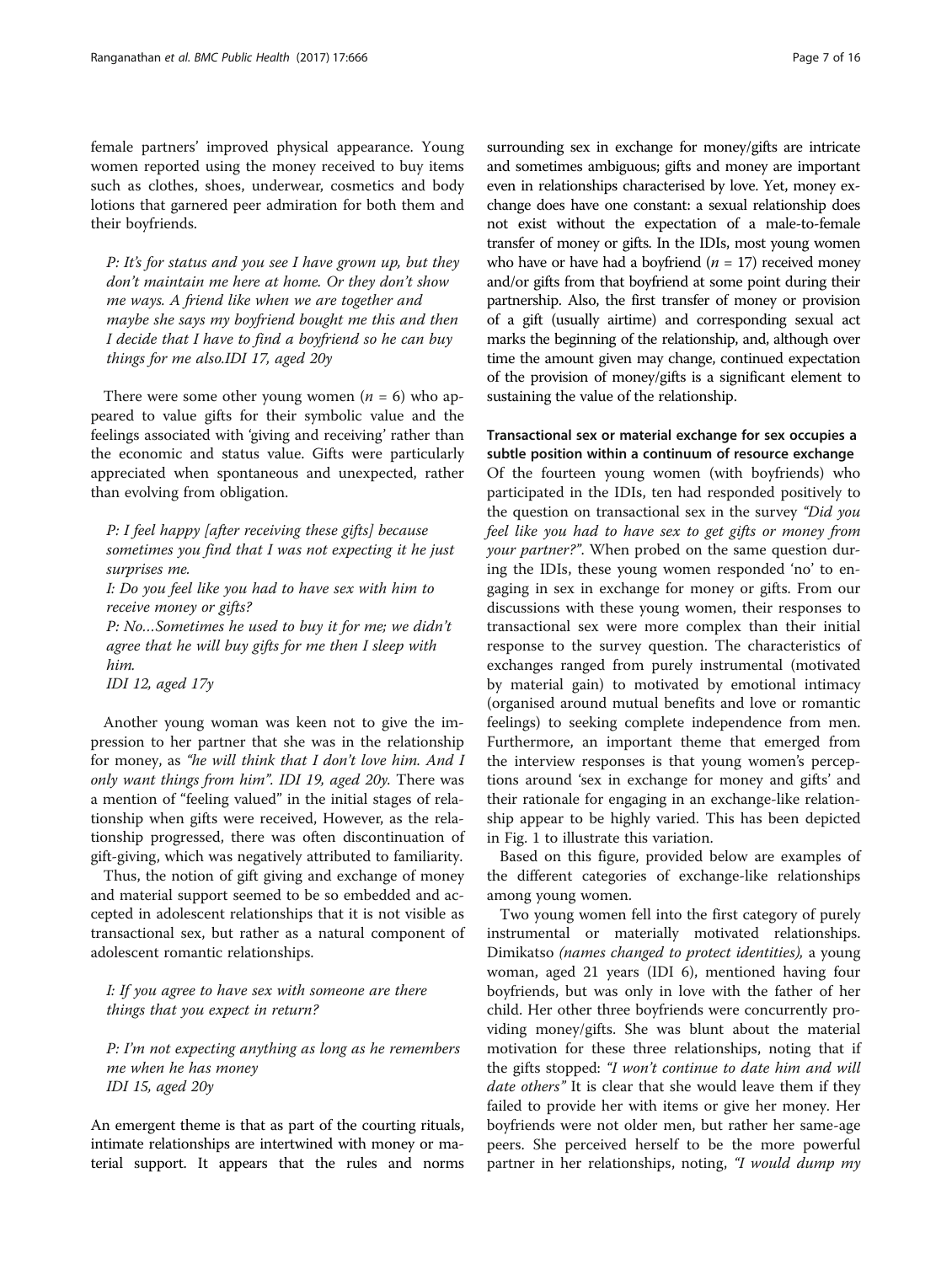<span id="page-9-0"></span>

boyfriend [not the father of the child], if he didn't give me what I wanted". She aspires to become a social worker and get married in the future. She does not appear to have any misgivings about her arrangement with these men and seems to view gifts or provision of money as an entitlement.

The second category consisted of a proportion of young women ( $n = 7$ ) for whom love and romantic feelings took precedence over money or gifts, although economic provision appeared to still have significance in relationships. Noma is a young woman aged 20 years (IDI 18) who reported having to borrow stationery and books from her friends for school, but felt ashamed about it. Boyfriends were a source of money for her, but she was clear that her sexual relationships with them were independent of receiving money. She equated sex with her partner with love with statements such as "I'm not ready to be paid because we never agreed upon money we just loved each other", but it appears that she is also in the relationships for items with statements like "He was able to buy for me items like hair extensions. When I wanted it, he was able to give me money to buy it".

The third category included young women who aspired to be emotionally independent of men, but were dependant on them for material support ( $n = 3$ ). An example from this category is Shania, aged 20 years (IDI 17) from a family where her mother was the sole earner. Being the eldest child, she was expected to take on domestic responsibilities, while attending school. Her mother gave her an allowance for purchasing items such as school uniforms and books. She appeared to be fashion and status conscious and was aware of the latest trends popular with her peers, thus social acceptability was important to her, along with having extra money. Even having a boyfriend was a matter of status as indicated by, "It's because I like things... it's a status." She accepted certain gifts from boyfriends, but without her mother's knowledge. She expected fidelity in her relationships and would end the relationship if she were not treated appropriately. In terms of work, she aspired to become a policewoman, but also expected her partner to provide for by her. However, she was not ready to admit that she was in a relationship that had an exchange element.

I: How do you feel about receiving airtime from your boyfriend?

P: Agh… I feel good, something like that. But I don't feel that great. I only feel great when my mom bought it…

I: What would you do if he didn't buy you things you want like airtime? P: I will just leave him...IDI 17, aged 20y

The fourth category included young women who were financially independent of men. For example, Rhandzile, aged 21 years (IDI 2) projected an image of independence and appeared to be status conscious with comments such as "I will be 'the' person among my people and when people see me coming from there they will turn their heads and look at me". Her boyfriend provided her with money; however, she was clear that she was not dependent on him for resources and in fact, preferred to buy things with her own money and endeavoured to be equal in her relationships.

P: And I don't ask people's belongings and I don't depend on the boyfriend that on month end he will give me money. There is money that I receive every month. I: Ok.

P: I am not a person who engages in a relationship because of the money. I don't depend on the boyfriend. I: … so where do you receive the money? P: From government. IDI 2, aged 21y

Overall, there was some evidence of negative attitudes towards gift-giving, largely due to potential associations with sugar daddy relationships or as such young women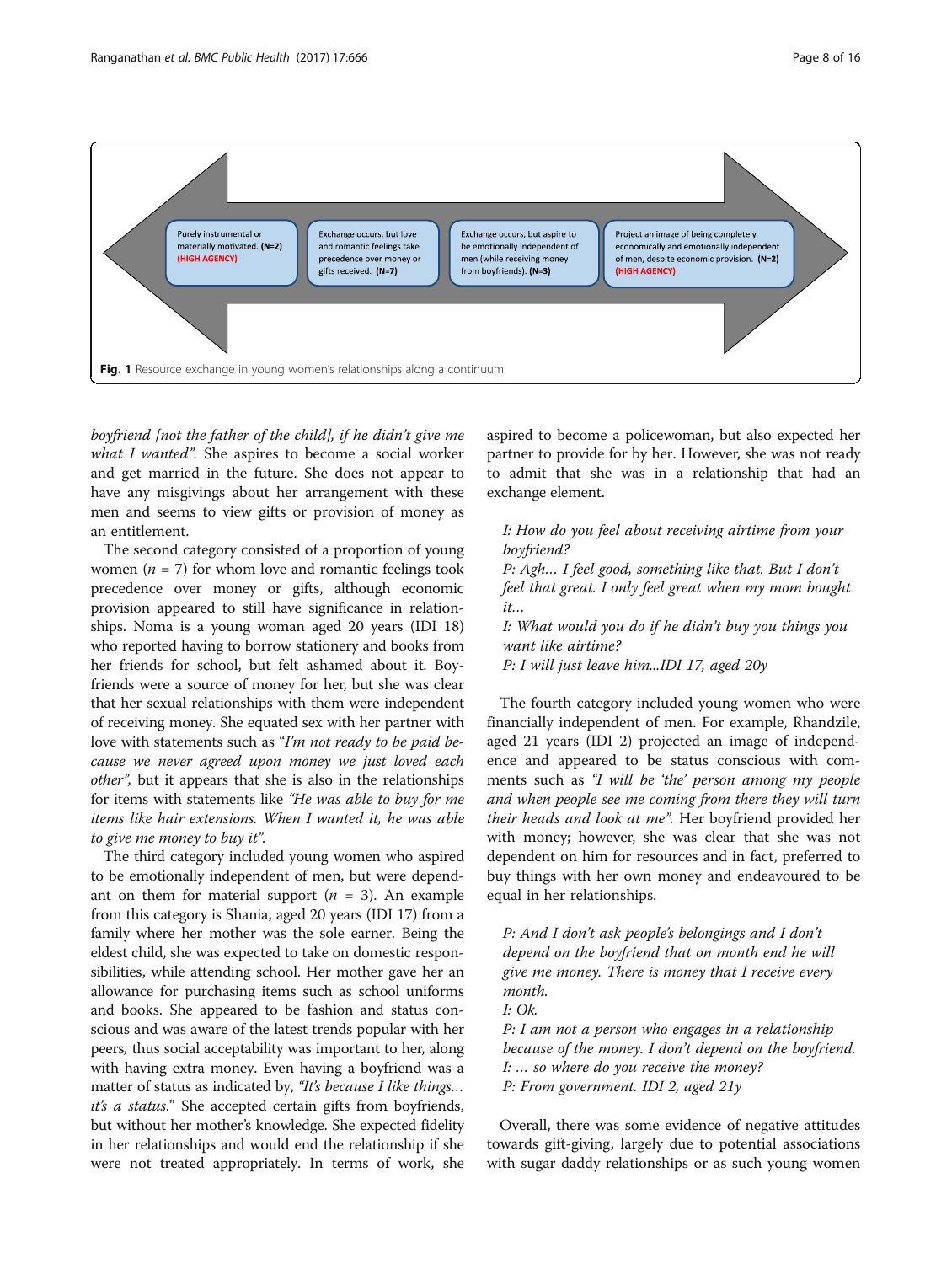were viewed as "opportunistic": "Some young women are demeaning themselves because they go to their boyfriends aiming that they will get money" (IDI 3, 20 y). Even if gift-giving or provision of money occurred as part of courtship, there were a group of young women who challenged it (i.e. receiving money for sex from boyfriends) for the same reason that others did not challenge it. Most young women visualised a financially independent and autonomous self in the future. Some used relationships and material exchange for sex as a means to achieve future financial independence through being able to afford items in the present.

I: So when he leaves you when he has money, how do you feel?

P1: No I will never allow him to come to me because I will be educated by the time. So I won't have a problem with him on that time because you will find that I will be educated and then I will get someone. Even if he comes back I won't take him back. FGD3, low SES

Whereas others eschewed it, seeing it as a threat to that very same independence, as illustrated by this quote:

I: How does having access to your own money make you feel?

P: I feel happy. Because no one will control me. IDI 17, aged 20y

#### Young women's expressed agency in their sexual relationships

Some social science literature portrays young women as passive victims who simply wait for men to propose exchange for sex and then acquiesce [[17, 43](#page-16-0)]. Other studies suggest that material exchange for sex is not necessarily a passive approach to attaining desired ends, but is rather a conduit through which women exercise 'agency' [[21, 44](#page-16-0)]. Seeking exchange relationships could be viewed as agentic in situations where women's options are constrained through limited family resources or circumscribed employment opportunities [[44\]](#page-16-0).

Evidence from this study suggests that young women can express agency when they select their partners and manage multiple relationships. For example, young women use criteria such as appearance, romance ("love"), status of the person and money (or ability to provide for them) as factors that guide partner choice. Receipt of money or gifts made young women feel more physically attractive and more confident (as they obtained items that contributed to their appearance) resulting in feelings of improved self-esteem, improved status in the community and feeling accepted by their peer group. In addition, money gave them disposable income to spend on items such food, clothes, shoes, underwear and cosmetics or to pay for school fees and transport. Furthermore, young women were using this life phase to 'finance' future independence. There were a few instances when young women  $(n = 2)$  felt trapped in relationships and were willing to tolerate infidelity from their boyfriends in order to feel secure.

When probed on how they would react if their boyfriends did not provide them with money or gifts, five of the 19 young women had negative responses. Their responses ranged from wanting to split up with their boyfriend with statements like "I'd be angry with him and split up with him" (IDI 6, 22 $y$ ) or "love him, but would break up with him" (IDI 1, 19  $y$ ) to feeling annoyed, but recognising that love takes precedence, despite not receiving gifts to suggesting that the relationship was not working as he was unable to provide for her. Young women felt like this because of their perceived link between the receipt of gifts and their own ideas of selfworth. Yet, there appeared to be an expectation that eventually men will provide young women with the items they desire.

Like it can happen that I ask for something from him and he tells me that he doesn't have money at that time, but he will buy it for me the time he will get money. I can accept and keep reminding him. He will give me money to buy it. IDI 19, 21 y

Furthermore, there appeared to be a normative notion that relationships always involved exchange and that if young women were not receiving money from a partner, then the money was being given to someone else, as illustrated by the following quote:

#### I: Ok. If a boy can't give you what you want, what do you do?

P: I shout at him....It means he gives someone else. IDI 17, aged 20y

Therefore, in Fig. [1,](#page-9-0) agency is expressed by those young women on either side of the figure; those who choose transactional sex to get what they need and those who choose to go against the norm and stay independent of men.

On one end, despite receiving support from their boyfriends, some young women were able to take the initiative and end the relationship with their boyfriends if they felt mistreated; "He was bullying me. And I don't like that kind of a person". There was also mention of discontinuing the relationship if gifts were not received particularly when an expectation of receiving gifts was already in place: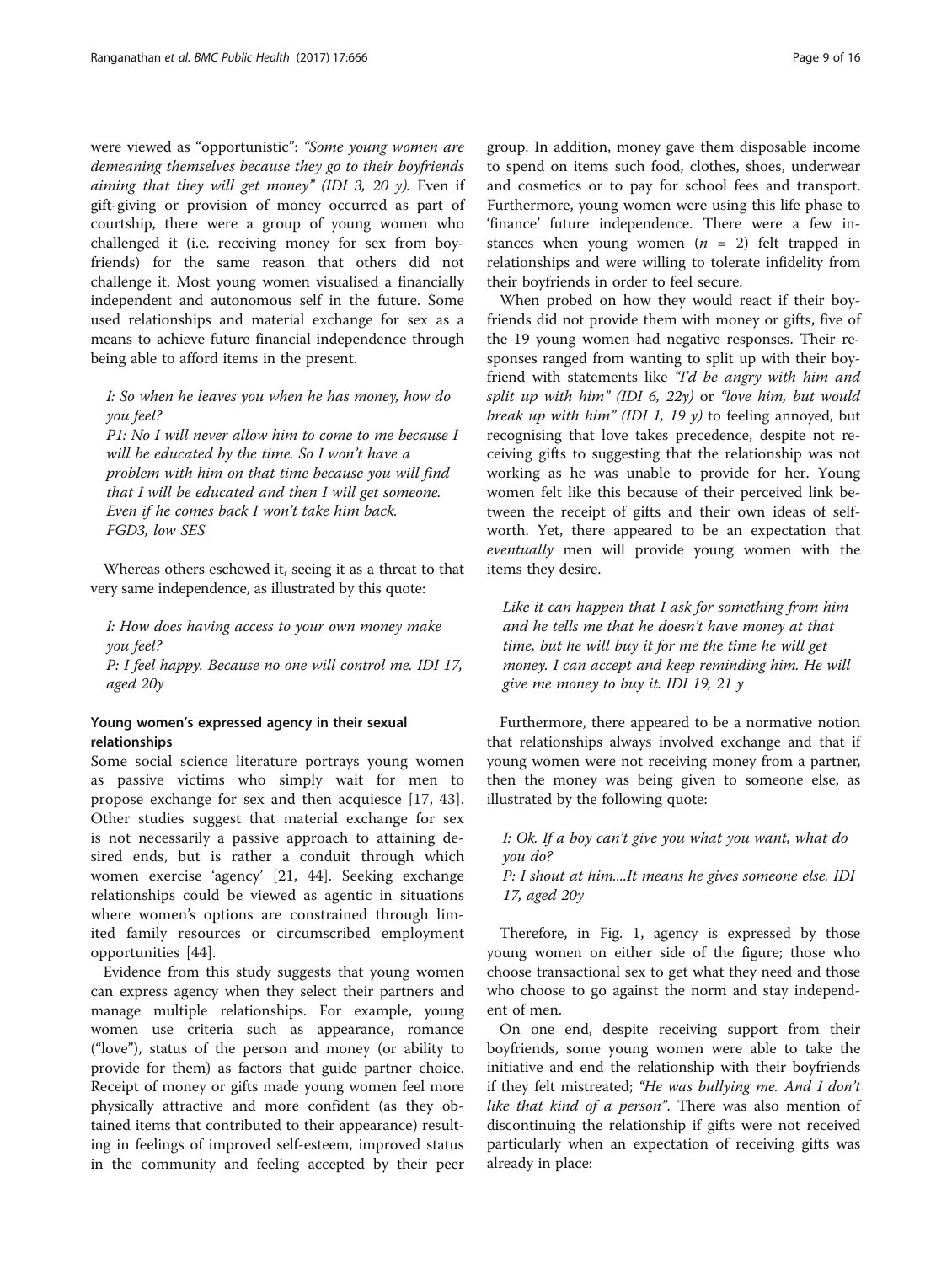I: What would you do if he didn't buy you the items you need or want? P: I will be angry...I will date others. I: How would it change things for you if he doesn't buy you these things?

P: Why at first he was doing it and now he don't. IDI 6, age 22 y

At the other end, a smaller number of young women were clear that the expectation and receipt of gifts was part of love and courtship and that they were not dependent on their partners. This was derived from an understanding of sex as a valuable resource:

#### I: Ok. What would you do if he didn't buy you items you want?

P: As I've said…I don't depend on the boyfriend that he will give me the money. And I don't care about boyfriend's money and he also knows that I didn't fall in love with him because I am desperate. I have my own money and it is enough for me. IDI 2, 21y

There was a difference between the FGDs and the IDIs in how young women responded to questions around transactional sex. In almost all the FGDs, participants mentioned young women using their sexuality as a resource in order to obtain items they desire or need and were thus in control of their choices. In a group setting, the general claim was that young women from higher income households were in a position to choose their partners and were able to determine whether they wanted to be with someone, irrespective of their economic and family circumstances. Thus, they could negotiate the terms of the relationship. However, some other participants believed that men were the ones who exerted control and were emotionally exploitative, as they were financially better placed even when the young woman is from a relatively richer household.

P3: You want to know who has power between a man and a woman. I: Yes, in their relationships. P3: Oh! I will say is a man because a woman begs... I: Mmm…how? P3: Because you want money. FGD5, high SES

Still, most FGD participants were of the opinion that sex for gifts or money made them feel like they were in charge as no one else had made the decision for them: "It's true if you have a relationship with someone he will want to sleep with you so he can do anything you want" (FGD 2, high SES). In addition, there was mutual benefit in the exchange i.e. the man's desire to obtain sex from

the young woman, will make him provide whatever she wants or needs as items, in order to satisfy her.

However, the impression that young women were in control when sex was exchanged for money was expressed less emphatically in the IDIs. In almost all the IDIs, the young women understood the question, "Some people say that young women are taking control of their lives by using sex to get what they want – what do you think?" to imply sex with sugar daddies or older men. Even after clarification that it could also be a same age boyfriend, most young women continued to have the opinion that the concept of sex in exchange for material support with older partners was demeaning to them.

P5: Yes you demean yourself like when you want something and your parent don't give you and then you decide that it's better to seek relationships with older men so they can help you .....and then that old man will sleep with you and then when you go to him tomorrow you find that he don't care about you anymore… meanwhile he has infected you with HIV/ AIDS. And then you will be sick where it will be impossible to go to him or sleep with others.

#### FGD 3, low SES

#### Constrained agency and potential HIV risk

Whilst young women appear to have considerable agency at the point of choosing partners, once the choice is made, their bargaining power within the relationship appeared to weaken. This is particularly so when it came to negotiating condom use. For some young women, non-condom use in the relationship could be due to their restricted ability to request condoms during sexual acts, especially if there had been exchange of money.

P1: Yes because some men can say if you sleep with me I will give you R1000 [\$75] and when she hear that she agrees.

I: Mmm…do you think that they might use condom or not?

P2: Most of the boys don't agree to use condom and when you tell him that we have to use a condom he say I don't use condom. And he find that I already taken his money and then he will say 'I won't sleep with you using a condom, what were you thinking when you take my money'... FGD3, high SES

Thus, the room for negotiation related to condom use can be difficult or it appeared that young women have to bargain to practice safe sex. Young women seem too willing to please their boyfriends, hence compromising their own needs (to use condoms) or are concerned that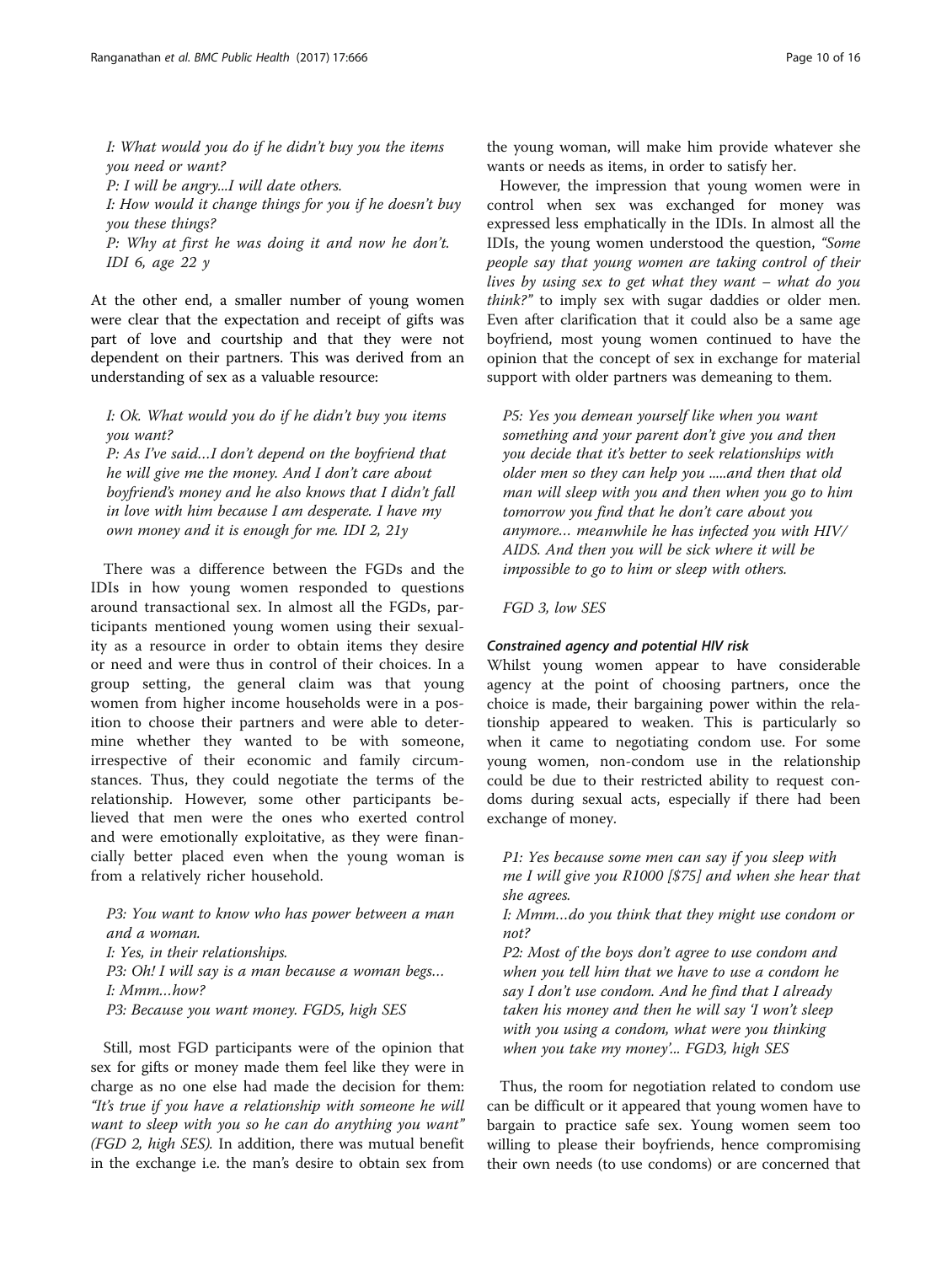they would have to return their gifts if they request condoms during sex.

I: Does it change your sexual behaviour with him like don't use a condom?

P: No, sometimes we do use condoms and sometimes not. I: Mmm…but it is because he gives you gifts when you don't use a condom or is something else? P: No is just that I feel happy when I see the gifts or

maybe say we don't have to use a condom and maybe at the end I win and use a condom. IDI 1, aged 19y

There was awareness though that in such relationships (sex for money or sex for gifts), young women might be placed in a situation of limited choice and negotiating power with regard to protected sex, as men who are providing them with these items are more likely to be in control. Hence, young women might be made vulnerable to HIV, if the necessary precautions were not taken.

P1: Yes is correct because nowadays young woman, if she wants something from the boy she thinks she cannot get it without having sex with that boy P3: He will tell you that he cannot do this and this for you because he doesn't trust you so you must have sex with him... if your situation is not good you will accept it. If situation at home is good, she will wait for her parents until the right time then they will do it for her. P2: It is not good because she will sleep with the person who is infected then she will get infected. FGD 4, low SES

Also, according to a couple of young women, there was a perception among males that if the young woman insists on condom use, she is HIV infected, thus making it difficult for young women to express their desires at the risk of appearing untrustworthy to their partners.

I: Did you protect yourself when you started to make sex?

P: Yes, we were using a Choice [condom] and when time goes by, he refuses to use condoms. I: When did you fall pregnant? P: I was 15 years old, at first we used a Choice [condom] and he told me that it means I am taking him as he's sick and then we went for blood test and then told us that we are not sick and then we decided

to stop using condoms...Then I fall pregnant. IDI 1, aged 19y

Overall, young women appear to express agency when initiating and terminating relationships both in terms of the choice of partner and criteria they use to select partners. Non-condom use is a risk factor for HIV in any sexual encounter, irrespective of whether it is considered a transactional sexual encounter. However, what appears to make transactional sex risky is that it places young women in a place of limited choice or constrained agency with regard to negotiating protected sex.

#### **Discussion**

This qualitative study adds to the growing body of research around transactional sexual relationships by providing insights into how sexual relationships are negotiated among a specific group of school-going adolescents in rural South Africa. Specifically, this paper attempts to elucidate the complexities of transactional sexual relationships among young women in this particular social and cultural context. The evidence from focus group discussions and in-depth interviews conducted in rural Mpumalanga province, South Africa suggests that material exchange for sex was common among young women in non-marital relationships. There are three main findings that emerge from this research.

First, young women have a deep-seated desire to feel economically independent from their families. Similar to research on youth growing up in comparable resourceconstrained settings, young women appear to have shaped their aspirations in ways that account for the limited job opportunities present [[45\]](#page-16-0). The value they placed on education was shaped to some extent by the potential for financial independence. This is similar to research in higher income settings, such as from the United Kingdom and Australia which showed that adolescents are strategic in their approach towards education and view it as an accomplishment leading to long term security through employment [\[46](#page-16-0), [47\]](#page-16-0). The majority of young women aspire to get rewarding jobs and live a better life than their parents. Research among adolescents in other resource-constrained settings has shown that secondary schooling is also an educational stage when young people perceive their likely academic attainment and thus form tentative ideas about when they can exit the educational system [[45\]](#page-16-0). Furthermore, in this data, even if the immediate opportunities are lacking, most look outside the area for work, and many come to realise that it is necessary to move to cities or towns in order to find work. Thus, education in this context appears to be seen as promoting social mobility.

Second, the link between sex and receipt of money or gifts is nuanced and a normal part of courtship among adolescents in this setting. This sample of young sexually active women appear to partner mostly with others of similar age; their motivations include acquiring social status, improving their self-esteem, finding suitable longterm partners and gaining sexual companionship, rather than being motivated exclusively by material gain. Material gain is, however a central concept to romantic relationships. IDIs demonstrate that exchange practices are driven by young women's need for resources; many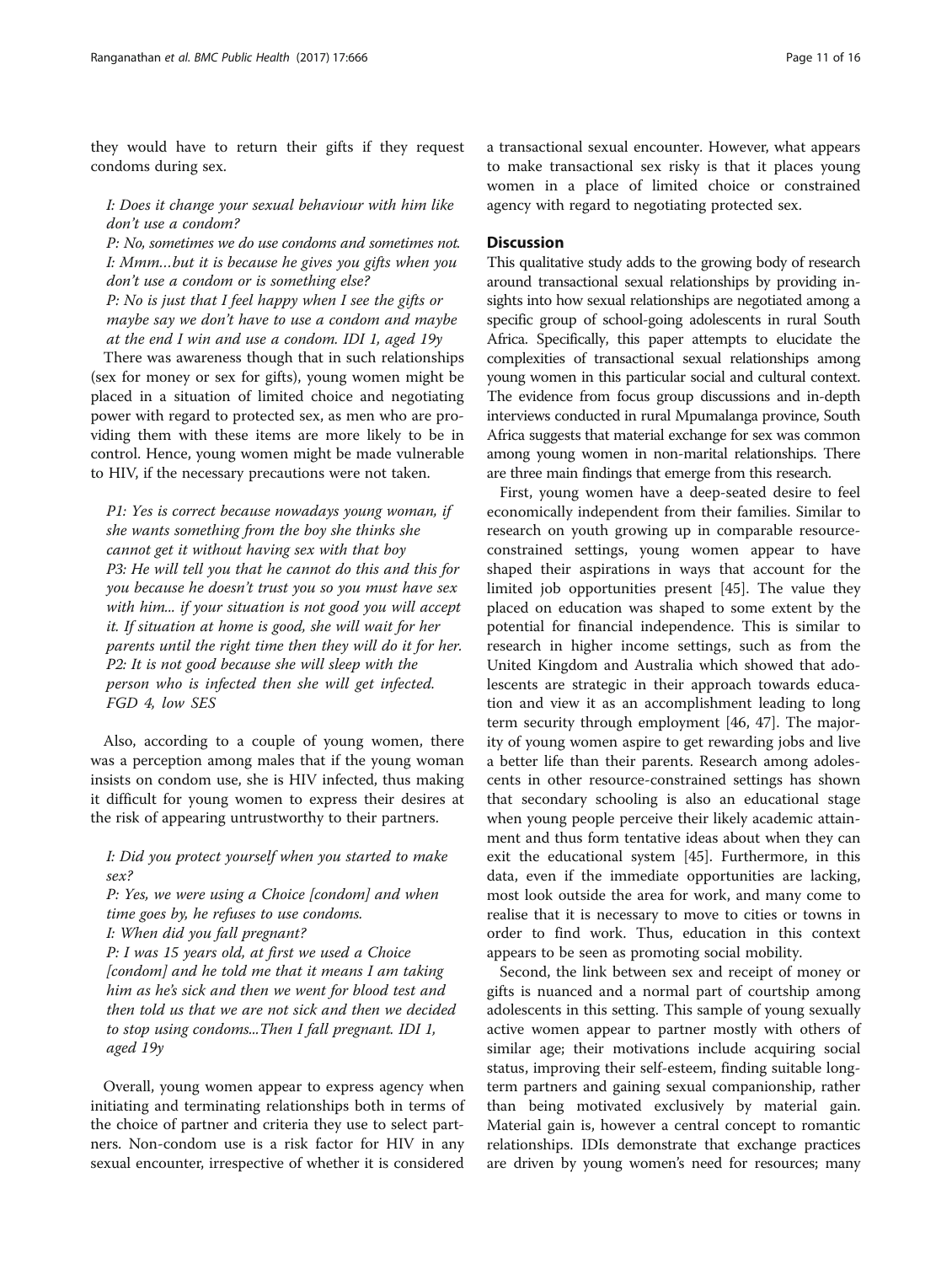are poor and appreciate a material benefit gained from having sexual relationships. So, lack of alternative sources of income drive young women to engage in sex for money, as has been similarly shown in data from Madagascar [[48](#page-16-0)]. For some young women, the money received through sexual exchange helps fulfil their consumerist desires, which is rooted within cultural and economic processes of globalisation [\[20\]](#page-16-0), as well as to provide them with a sense of independence, feelings of self-worth and improved selfesteem and to develop an identity within their peer network [[49](#page-16-0)]. There is an important link with educational achievement here, as secondary school is a time when young girls develop impressions about their own ability vis-a-vis their peers [\[50\]](#page-16-0). Female adolescents in particular are socialised into relational (whether with peers, boyfriends or family) rather than autonomous roles and this makes them vulnerable to the actions and behaviours of others [\[51\]](#page-16-0). As adolescence is a vulnerable developmental stage, relationships have the potential to undermine confidence and self-esteem among young women [\[52\]](#page-16-0). Hence transactional sexual relationships are not solely about survival or consumerism, but built into complex ways in which young women define themselves in global economies. Yet, such money transfers seem to take on a deeper meaning for most young women in this study. Young women interpret receipt of money from their partners as loving or romantic gestures and as an indication of how much they are valued by their partners. Thus, money exchange is an implicitly understood reciprocal obligation that both forms and sustains sexual relationships; all such partnerships are characterised by male-to-female money transfers whether these partnerships are casual or more enduring.

The findings illustrate the complexity of transactional sex and the way it is positioned in the literature. This suggests that the term 'transactional sex' and the associated definition of the practice commonly used within the field of HIV is too blunt an instrument to be used to categorise different relationships, where money exchange takes place not always in the context of sex, and where even though money may be exchanged, a primary motivation for the relationship is also love. Our findings show that alongside being a resource, the provision of money or gifts has an important symbolic meaning: where money transfers, as gifts, indicate a young woman's value and shows the commitment of the man. A sudden reduction in the amount given may show her lack of worth to the man and also her perceived lack of worth in broader society, and, in all likelihood, could be the end of the relationship. This finding lends support to similar research done in Malawi [[23\]](#page-16-0), urban Johannesburg [[53](#page-16-0)] and Uganda [[15\]](#page-16-0) where the sub-text of exchange that underlies sexual relationships is not overt and negotiations that take place were not explicit. Contrary to this, research from both Zimbabwe [[54\]](#page-16-0) and Tanzania [[55](#page-16-0)] suggests that young women actively used their sexuality as an economic resource, and often willingly entered into relationships primarily for economic gain [\[54](#page-16-0), [55](#page-16-0)].

Our data show that young women do not perceive an expectation of sex from the partner's side when gifts or money are provided. However, participants reported engaging in sex when provided resources because it is their way of reciprocating their love and appreciation for their boyfriend. This sometimes stems from a feeling of obligation, but not in all cases. Nevertheless, young women need to maintain a balance and not appear to be opportunistic and only driven by the promise of receiving gifts or money. This echoes the work of Nyanzi et al., among young adolescent school-going women in Uganda, where if young women appear to be too interested in money they may be stigmatised as 'loose'. On the other hand, if they are not interested in money at all they may be suspected of being infected and wanting to spread HIV [[56\]](#page-16-0).

In this study, young women's interdependence on their boyfriends or partners and their rationale for engaging in an exchange-like relationship was varied in terms of the value attached to it by participants: from purely transactional or personal gain-focussed to interdependence in the relationship (which is organised around mutual benefits and love or romantic feelings) to complete independence from men. But, ultimately this shows that exchanges serve as points around which romantic relationships are organised.

Third, transactional sex is one of the few aspects of youth sexual behaviours that features female agency. This is because it could be viewed as a situation in which young women are frequently positioned as actively seeking desired ends [\[21](#page-16-0)]. A dominant discourse in many interviews from this sample indicates that young women had considerable decision-making control over the process of relationship formation and termination, something referred to as temporal agency [[57](#page-17-0)] and they used it to their advantage. They are able to select the type of partners they want, and determine when to end partnerships, hence taking some control over their own sexuality, which then has implications for HIV risk. It is important to recognise though that almost none of the young women in this sample mentioned being stuck in abusive relationships, as a result of material dependence. Young women usually assessed the attributes of potential partners in some combined form: attractiveness, peer group behaviour and money were all considered when deciding whether to acquire a partner and with whom to partner. Agency is demonstrated at both ends of the relationship continuum in Fig. [1](#page-9-0); among those who choose transactional sex to get what they need now and those who choose to go against the norm and stay independent of men.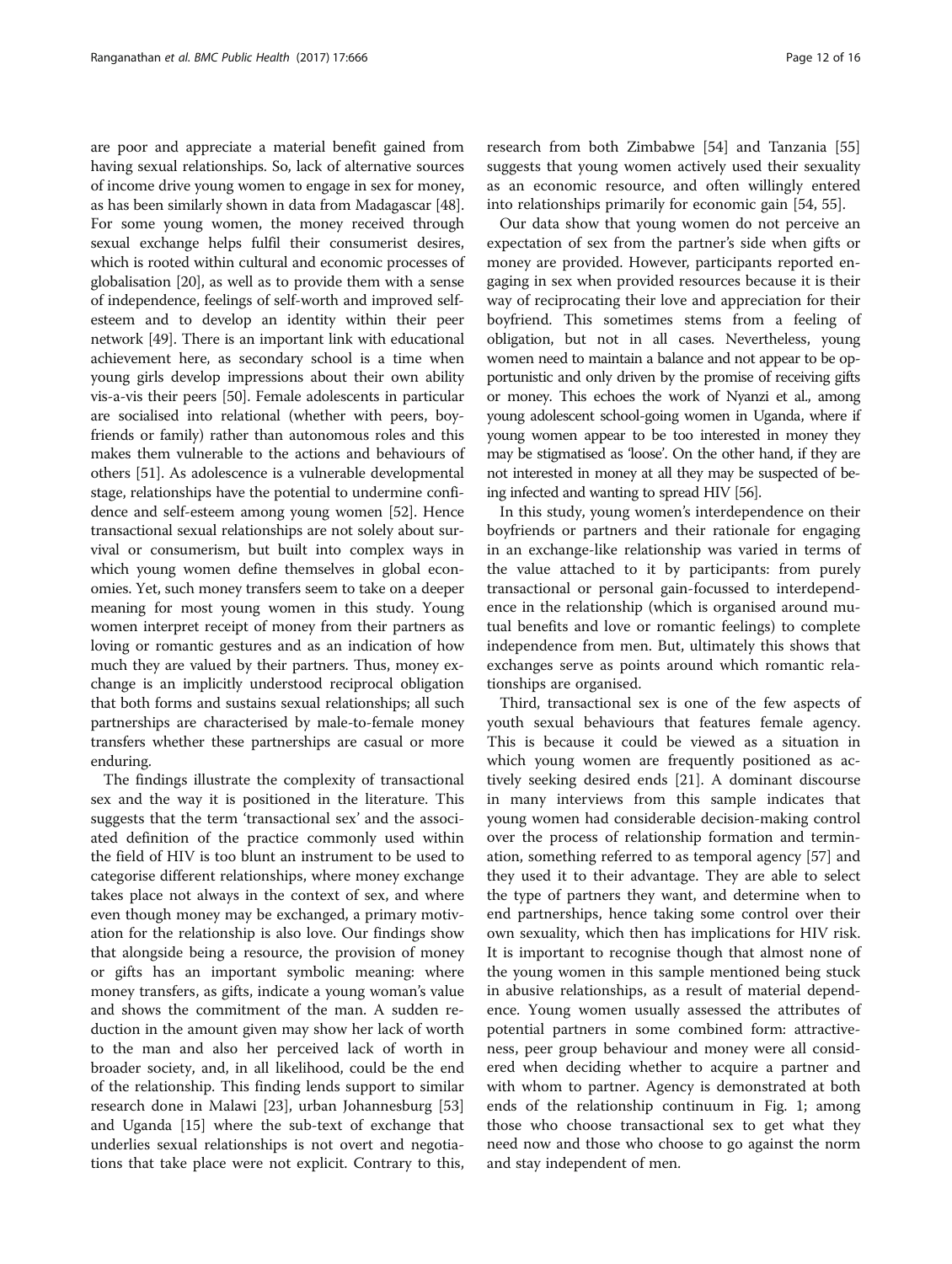However, for most young women there was an (implicit) expectation of being provided for by their partners. As Luke et al. (2012) demonstrated in Kisumu, Kenya, there was evidence of an association between the value of cash received by young women and their engagement in sex, including the number of sex acts, and inconsistent condom use, even after adjusting for indicators of love and commitment. Luke et al.'s research shows that (on average) money and material support take on a transactional role in premarital relationships in the first few months irrespective of the initial motivation (i.e. love or materialistic aspiration of the young woman). Ultimately, if young women view their partners as providers and are dependent on them for income (given limited opportunities otherwise) they run the risk of being in the weaker position when it comes to bargaining for safer sexual behaviours.

Thus, even though young women expressed agency in choice of partners, their agency appears weakened once they were in a relationship and this rarely translated into decisions about HIV risk reduction or pregnancy prevention. As relationships developed, bargaining power tended to increase for the male partner. Wamoyi et al. in ethnographic research in Tanzania show that more money or gifts were necessary to seduce a young woman into starting a sexual relationship than to have sex on subsequent occasions [\[55\]](#page-16-0). In our study, young women complained that their boyfriends stopped giving gifts once they were co-habiting – something they attributed to familiarity and availability. Also, as 'trust' is built within relationships, evidence shows that condom use becomes irregular [\[58](#page-17-0), [59](#page-17-0)]. This data shows that young women are aware of the consequences of not using condoms, but submit to their boyfriend's demands to not use condoms for fear of their boyfriend leaving them or of creating an impression that they themselves are HIV infected. This reflects findings from MacPhail and Campbell's research on South African youth and condom use, where trust in the partner is given as a dominant reason for not using condoms; however this trust is seldom based on a negative HIV test or discussion about sexual histories [\[60](#page-17-0)].

In terms of the association between transactional sex and young women's vulnerability to HIV infection, the findings suggest that young women's desires to feel independent, successful and to fulfil their needs and wants, places them in a non-negotiable position vis-a-vis their partners, who by virtue of being the provider, is in a more dominant position in terms of bargaining power. Despite having romantic notions of relationships, clearly underlying this is the need to be looked after by the man, in the form of money or material support. This makes the balance between the emotional and transactional elements in a relationship blurred. Adolescent

relationships in this context are normatively transactional despite their emotional attachments and lie on a continuum in terms of levels of dependence on their boyfriends. Gift-giving and material exchange are an inherent component of relationships and in demonstrations of young women's worth and the strength of their relationships. Given that transactional elements exist within such relationships, avenues for HIV might exist through the potential for unprotected sex. Furthermore, young women's eagerness to please their partners put them in a position where they might yield to anything and are then placed in a non-negotiable position because of their reliance on partners. All these factors combined result in young women being vulnerable to HIV infection.

A significant limitation of this data is that men's perspectives were not accounted for in this study. Getting men's perspectives around gift giving, the expectations or obligations they might feel as 'providers', as well as their opinions on transactional sexual encounters, would have vastly enriched this data. The second is that as the sample for the qualitative data was restricted to rural young women who were 18 years and above and enrolled in school, it limits the generalisability of the data to settings with other non-school going young women and under 18 year olds. Third, an eligibility criteria for being part of the main trial was that young women and their parents/guardians had to have documentation to open a bank account. People without documentation are likely to be quite poor because identity documents are required to apply for most social services and welfare grants in South Africa. This suggests that poorer young women who have limited access to basic services and social grants in South Africa could not enrol in the study. It may be that transactional sex in this subset of disadvantaged young women is less consumerist oriented and more subsistence-driven. Hence the applicability of the results needs to be interpreted accordingly. Finally, we need to consider the discrepancy in young women's responses to the question on transactional sex ("Did you feel like you had to have sex to get gifts or money from your partner?") between the survey and the IDIs when interpreting the results. Possible explanations include young women's interpretation of the intent of the original quantitative questions and social desirability bias or concerns young women might have about admitting to a stigmatised materialistic motivation in the IDIs. In terms of differences in responses between the FGDs and IDIs, there is a perceived sense of freedom in the FGDs where one has to speak generally about an issue. In the FGDs, young women were asked to respond to questions generally (not relating it back to personal anecdotes), whereas in the IDIs, young women were asked questions related to their personal situations. Hence, in almost all the FGDs, participants mentioned young women using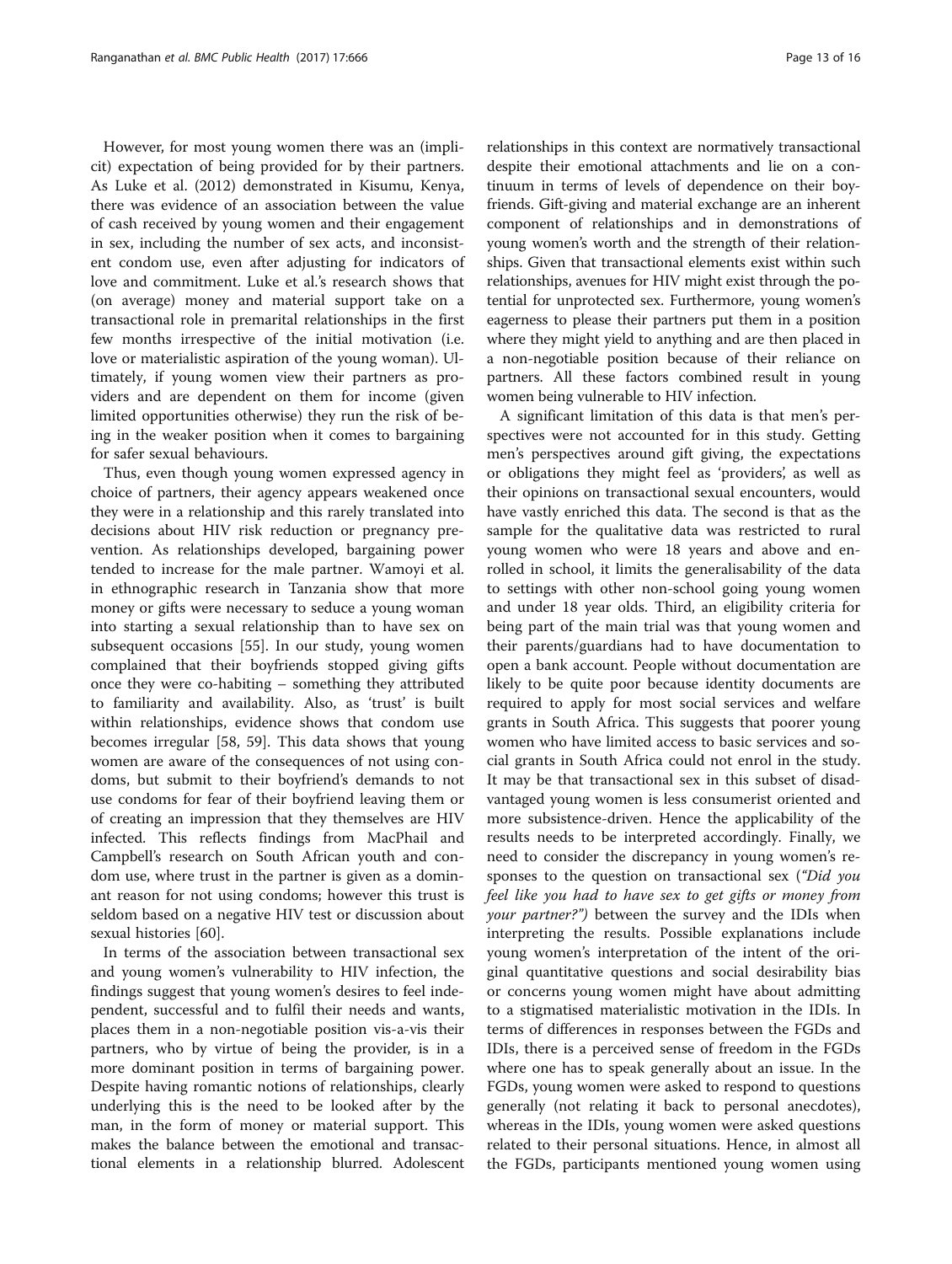<span id="page-15-0"></span>their sexuality as a resource in order to obtain items they desire or need and were thus in control of their choices. Whereas in the IDIs, young women appeared more reluctant to openly acknowledge that sex in exchange for money or gifts was a conduit by which they themselves might express their sexuality and feel in control.

#### Conclusion

Overall, the findings show there is recognition among young women that securing their own financial resources will ultimately improve their bargaining position in their romantic or sexual relationships, as well as open doors to an independent future. However, they appear to be caught, largely unconsciously, in a transition of making high risk immediate choices to facilitate future independence and develop self-reliance. This research underscores the need to recognise that transactional sex is socially embedded in adolescent romantic relationships, but certain aspects of it make young women vulnerable to HIV, without them explicitly recognising this risk. This is especially in situations of restricted choice and circumscribed employment opportunities. HIV prevention educational programmes should explore and evaluate models where there is coupling with income generation trainings, in order to perhaps leverage youth resilience and protective skills within the confines of difficult economic and social circumstances. This might provide young women with the knowledge and means to successfully navigate safer sexual relationships.

#### **Endnotes**

<sup>1</sup>Homelands were created during the apartheid regime to relegate the majority of black African people to rural enclaves.

#### **Abbreviations**

AHDSS: Agincourt Health and Socio-Demographic Surveillance System; CCT: conditional cash transfers; FGD: focus group discussions; HIV: Human Immuno-Deficiency Virus; HPTN: HIV Prevention Trials Network; IDI: in-depth interviews; LSHTM: London School of Hygiene and Tropical Medicine; STI: sexually transmitted infections

#### Acknowledgements

The authors would especially like to thank the young women for their participation in this study, as well as the field staff (Rirhandzu, Violet, Nestor and Ellah) and analysts at HPTN 068 and the Agincourt HDSS who spent many weeks collecting the data and helping with translation and transcription of the interviews. Without the time and generosity of both participants and field staff, this work would not have been possible. For this, we are very grateful. We are also very grateful to Fiona Scorgie and Martine Collumbien for valuable comments received on earlier drafts of this manuscript.

#### Funding

This research was supported by the STRIVE research programme consortium funded by UKaid from the Department for International Development. However, the views expressed do not necessarily reflect the department's official policies. Overall support for the HIV Prevention Trials Network (HPTN) was provided by the National Institute of Allergy and Infectious Diseases (NIAID), the National Institute of Mental Health (NIMH) and the National

Institute on Drug Abuse (NIDA) of the National Institutes of Health (NIH) under Award Numbers UM1AI068619 (HPTN Leadership and Operations Center), UM1AI068617 (HPTN Statistical and Data Management Center), and UM1AI068613 (HPTN Laboratory Center). Additional funding was provided in part by the Division of Intramural Research, NIAID. The study was also funded under Award Number 5R01MH087118–02 and P2C HD050924 to the Carolina Population Center. The content is solely the responsibility of the authors and does not necessarily represent the official views of the National Institute of Allergy and Infectious Diseases or the National Institutes of Health.

#### Availability of data and materials

The focus group discussion and in-depth interview data is not available for sharing, as consent to share or archive was not obtained from the participants in this study.

#### Authors' contributions

Conceived and designed the study: MR CW LH CM AP. Analysed the data: MR, CM. Wrote the paper. MR CM LH AP CW. Contributed to the interpretation of findings, critical review of manuscript and approval of final manuscript: MR CM LH AP CW KK NK RT.

#### Ethics approval and consent to participate

Written informed consent was obtained from all participants prior to data collection and the study was approved by the London School of Hygiene and Tropical Medicine Research Ethics Committee (reference number 6306), the Human Research Ethics Committee (Medical) at the University of Witwatersrand Johannesburg (reference number 120804), the University of North Carolina, Chapel Hill Institutional Review Board (IRB) (no reference number), and the Department of Health, Mpumalanga Province, South Africa (no reference number).

#### Consent for publication

Not applicable.

#### Competing interests

The authors declare that they have no competing interests.

#### Publisher's Note

Springer Nature remains neutral with regard to jurisdictional claims in published maps and institutional affiliations.

#### Author details

<sup>1</sup>Department of Global Health and Development, Faculty of Public Health and Policy, The London School of Hygiene and Tropical Medicine (LSHTM), London, UK. <sup>2</sup>Wits Reproductive Health and HIV Institute, University of Witwatersrand, Johannesburg, South Africa. <sup>3</sup>MRC/Wits Rural Public Health and Health Transitions Unit (Agincourt), School of Public Health, Faculty of Health Sciences, University of the Witwatersrand, Johannesburg, South Africa. 4 School of Health & Society, University of Wollongong, Wollongong, NSW, Australia. <sup>5</sup>Department of Epidemiology, University of North Carolina at Chapel Hill, Chapel Hill, NC, USA. <sup>6</sup>Carolina Population Center, University of North Carolina, Chapel Hill, NC, USA. <sup>7</sup>Umeå Centre for Global Health Research, Division of Epidemiology and Global Health, Department of Public Health and Clinical Medicine, Umeå University, Umeå, Sweden. <sup>8</sup>International Network for the Demographic Evaluation of Populations and Their Health (INDEPTH) Network, Accra, Ghana.

#### Received: 27 September 2016 Accepted: 26 July 2017 Published online: 22 August 2017

#### References

- 1. Dellar RC, Dlamini S, and Karim QA, "Adolescent girls and young women: key populations for HIV epidemic control.," J. Int. AIDS Soc., vol. 18, no. 2 Suppl 1, p. 19408, 2015.
- 2. Shisana O, Rehle T, Simbayi LC, et al. South African national HIV prevalence, incidence and behaviour survey, 2012. South Africa: Cape Town; 2014.
- 3. Pettifor AE, et al. Young people's sexual health in South Africa: HIV prevalence and sexual behaviors from a nationally representative household survey. AIDS. Sep. 2005;19(14):1525–34.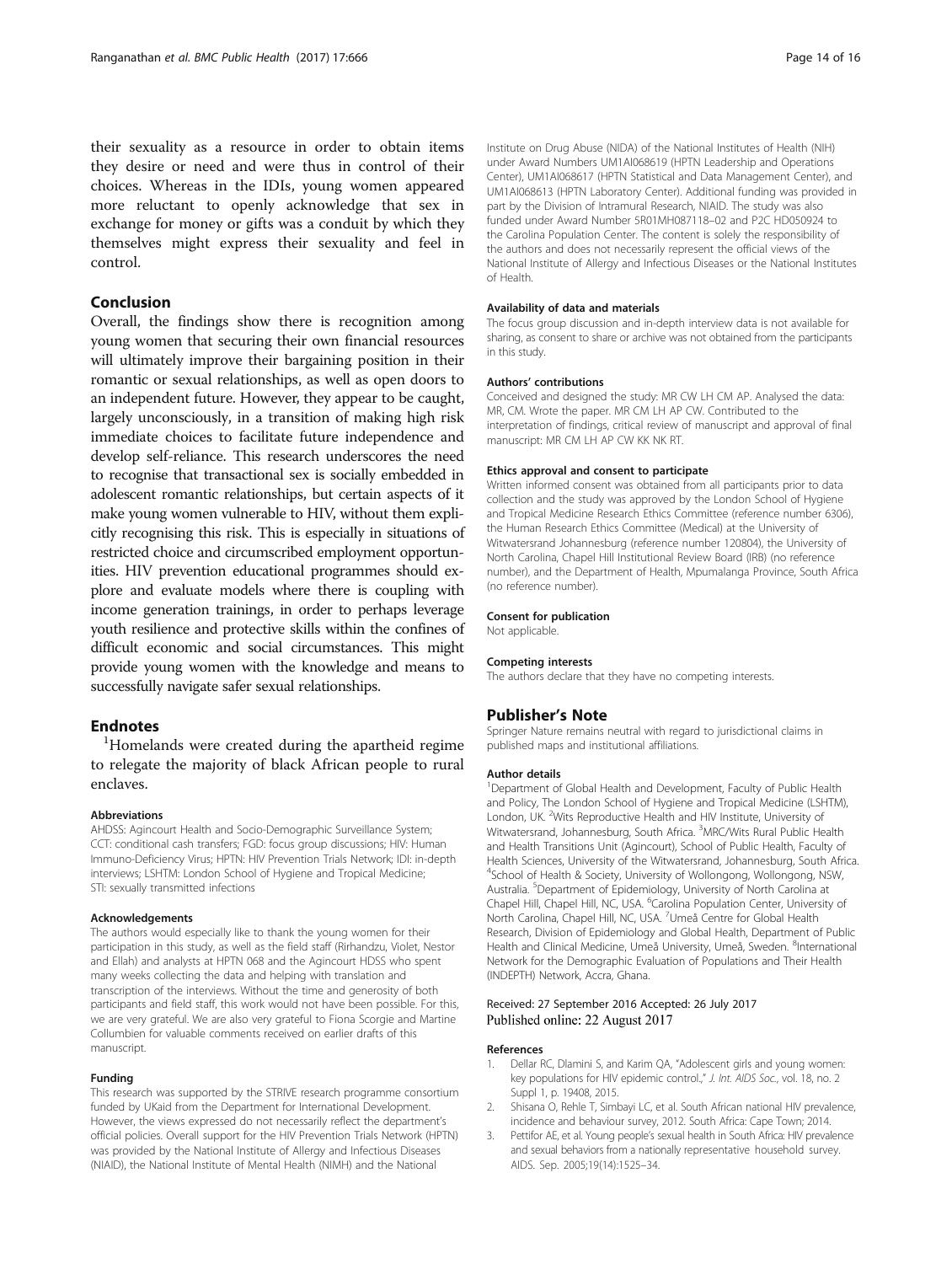- <span id="page-16-0"></span>4. Abdool Karim Q. and S.. Abdool Karim, "The evolving HIV epidemic in South Africa," Int. J. Epidemiol., vol. 31, no. 1, p. 37, 2002.
- 5. K. L. Dunkle, R. K. Jewkes, H. C. Brown, G. E. Gray, and J. A. Mcintryre, "Transactional sex among women in Soweto , South Africa : prevalence , risk factors and association with HIV infection," Soc Sci Med, vol. 59, pp. 1581–1592, 2004.
- Jewkes R, Dunkle K, Nduna M, and Jama Shai N, "Transactional Sex and HIV Incidence in a Cohort of Young Women in the Stepping Stones Trial," J. AIDS Clin. Res., vol. 3, no. 5, 2012.
- 7. Wilson CM, Wright PF, Safrit JT, Rudy B. Epidemiology of HIV infection and risk in adolescents and youth. J Acquir Immune Defic Syndr. 2010;54(Suppl 1):S5–6.
- 8. Ranganathan M et al., "Transactional sex among young women in rural South Africa : prevalence , mediators and association with HIV infection," J Int AIDS, vol. 19, pp. 1–13, 2016.
- 9. Dunkle KL, Jewkes RK, Brown HC, Gray GE, McIntryre J a, Harlow SD. Transactional sex among women in Soweto, South Africa: prevalence, risk factors and association with HIV infection. Soc Sci Med. Oct. 2004; 59(8):1581–92.
- 10. Zembe YZ, Townsend L, Thorson A, and Ekström AM, "'Money talks, bullshit walks' interrogating notions of consumption and survival sex among young women engaging in transactional sex in post-apartheid South Africa: a qualitative enquiry.," Global. Health, vol. 9, p. 28, Jan. 2013.
- 11. Stoebenau K, Heise L, Wamoyi J, Bobrova N. Revisiting the understanding of 'transactional sex' in sub-Saharan Africa: a review and synthesis of the literature: Soc. Sci. Med; 2016.
- 12. R. Jewkes, R. Morrell, Y. Sikweyiya, K. Dunkle, and L. Penn-Kekana, "Transactional relationships and sex with a woman in prostitution: prevalence and patterns in a representative sample of South African men." BMC Public Health, vol. 12, no. 1, p. 325, Jan. 2012.
- 13. C. E. Kaufman and S. E. Stavrou, "'Bus Fare please': The Economics of Sex and Gifts Among Adolescents in Urban South Africa," 2002.
- 14. Hunter M. Love in the time of AIDS: inequality, gender and rights in South Africa. Durban, South Africa: University of KwaZulu-Natal Press; 2010.
- 15. Nobelius A-M, Kalina B, Pool R, Whitworth J, Chesters J, Power R. 'you still need to give her a token of appreciation': the meaning of the exchange of money in the sexual relationships of out-of-school adolescents in rural southwest Uganda. J Sex Res. Sep. 2010;47(5):490–503.
- 16. E. E. MacPherson et al., "Transactional sex and HIV: understanding the gendered structural drivers of HIV in fishing communities in Southern Malawi.," J. Int. AIDS Soc., vol. 15 Suppl 1, no. Suppl 1, pp. 1–9, Jan. 2012.
- 17. M. Hunter, "The Materiality of Everyday Sex : thinking beyond ' prostitution ,'" Afr. Stud., vol. 61, no. 1, 2002.
- 18. Luke N & Kurz KM, "Cross-generational and transactional sexual relations in sub-Saharan Africa: prevalence of behaviour and implications for negotiating safer sexual practices," 2002.
- 19. Wojciki JM. Socioeconomic status as a risk factor for HIV infection in women in east, central and southern Africa: a systematic review. J Biosoc Sci. 2005;37:1–36.
- 20. Stoebenau K, Nair RC, Rambeloson V, Rakotoarison PG, Razafintsalama V, Labonté R. Consuming sex: the association between modern goods, lifestyles and sexual behaviour among youth in Madagascar. Glob Health. Jan. 2013;9:13.
- 21. Barnett JP, Maticka-Tyndale E. The gift of agency: sexual exchange scripts among Nigerian youth. J. Sex Res. Jul. 2011;48(4):349–59.
- 22. Moore AM, Biddlecom AE, Zulu EM. Prevalence and meanings of exchange of money or gifts for sex in unmarried adolescent sexual relationships in sub-Saharan Africa. African J Reprod Heal. Jul. 2007;11(3):44–61.
- 23. Poulin M. Sex, money, and premarital partnerships in southern Malawi. Soc Sci Med. Dec. 2007;65(11):2383–93.
- 24. Pettifor A, MacPhail C, Selin A, F. X. Gomez-Olive, S. C, and et al, "HPTN 068: A Randomized Control Trial of a Conditional Cash Transfer to Reduce HIV Infection in Young Women in South Africa — Study Design and Baseline Results," AIDS Behav., 2016.
- 25. Kahn K, et al. Profile: Agincourt health and socio-demographic surveillance system. Int J Epidemiol. Aug. 2012;41(4):988–1001.
- 26. Houle B, et al. Household context and child mortality in rural South Africa: the effects of birth spacing, shared mortality, household composition and socio-economic status. Int J Epidemiol. Oct. 2013;42(5):1444–54.
- 27. Kahn K, et al. Research into health, population and social transitions in rural South Africa: data and methods of the Agincourt health and demographic surveillance system. Scand J Public Health Suppl. Aug. 2007;69:8–20.
- 28. Collinson M, Tollman S, Kahn K. Migration, settlement change and health in post-apartheid South Africa: triangulating health and demographic surveillance with national census data. Scand. J. Public Health. Suppl. Aug. 2007;69:77–84.
- 29. Collinson MA. Striving against adversity: the dynamics of migration, health and poverty in rural South Africa (unpublished doctoral dissertation). Sweden: Umea University; 2009.
- 30. Schatz E, Madhavan S, Williams J. Female-headed households contending with AIDS-related hardship in rural South Africa. Health Place. Mar. 2011; 17(2):598–605.
- 31. Twine W, Hunter LM. Adult mortality and household food security in rural South Africa: does AIDS represent a unique mortality shock? Dev South Afr. Oct. 2011;28(4):431–44.
- 32. Madhavan S, Townsend N. The social context of children's nutritional status in rural South Africa. Scand. J. Public Health. Suppl. 2007;69:107–17.
- 33. Pettifor A, "HPTN 068 effects of cash transfer for the prevention of HIV in young south African women a study of the HIV prevention trials network," 2012.
- 34. Bandali S. Exchange of sex for resources: HIV risk and gender norms in Cabo Delgado, Mozambique. Cult. Health Sex. May 2011;13(5):575–88.
- 35. Chatterji M, Murray N, London D, Anglewicz P. The factors influencing transactional sex among young men and women in 12 sub-Saharan African countries. Soc Biol. 2004;52(1–2):56–72.
- 36. Mains D. Friends and money: balancing affection and reciprocity among young men in urban Ethiopia. Am Ethnol. 2013;40(2):335–46.
- 37. Mojola S. Love, money, and HIV: becoming a modern African woman in the age of AIDS. Oakland, California: University of California Press; 2014.
- 38. "Poverty Trends in South Africa: An examination of absolute poverty between 2006 and 2011/Statistics South Africa," Pretoria, South Africa, 2014.
- 39. Green J, Thorogood N. Qualitative Methods for Health Research, second edi. London: Sage Publications Ltd; 2009.
- 40. Virginia B, Clarke V. Using thematic analysis in psychology. Qual Res Psychol. 2006;3(2):77–101.
- 41. Creswell JW, Research Design: Qualitative, Quantitative and Mixed Methods Approaches., Second edi. Sage Publications, 2003.
- 42. OECD, "Employment outlook 2015: how does South Africa compare?," 2015.
- 43. Jewkes R, Morrell R. Gender and sexuality: emerging perspectives from the heterosexual epidemic in South Africa and implications for HIV risk and prevention. J Int AIDS Soc. Jan. 2010;13:6.
- 44. Jewkes R, Morrell R. Sexuality and the limits of agency among south African teenage women: theorising femininities and their connections to HIV risk practices. Soc Sci Med. Jun. 2012;74(11):1729–37.
- 45. Kabiru CW, Mojola S a, Beguy D, Okigbo C. Growing up at the 'margins': concerns, aspirations, and expectations of young people living in Nairobi's slums. J Res Adolesc. Mar. 2013;23(1):81–94.
- 46. Francis B. Is the future really female? The impact and implications of gender for 14-16 year olds' career choices. J Educ Work. 2002;15(1):75–88.
- 47. Senior KA, Chenhall RD. 'Walkin' about at night': the background to teenage pregnancy in a remote aboriginal community. J Youth Stud. Jun. 2008;11(3):269–81.
- 48. Stoebenau K et al., "More than just talk : the framing of transactional sex and its implications for vulnerability to HIV in Lesotho , Madagascar and South Africa," Glob Health, vol. 7, no. 1, p. 34, 2011.
- 49. Deutsch NL, Theodorou E. Aspiring, consuming, becoming: youth identity in a culture of consumption. Youth Soc. 2010;42(2):229–54.
- 50. Furlong A & and Cartmel F, "Aspirations and opportunity structures: 13-year-olds in areas with restricted opportunities," Br. J. Guid. Couns., vol. 23, no. 3, pp. p361–375, 1995.
- 51. Sanders J, Munford R. Losing self to the future? Young women's strategic responses to adulthood transitions. J Youth Stud. Jun. 2008;11(3):331–46.
- 52. Furman W, Shaffer L. Romantic partners, friends, friends with benefits, and casual acquaintances as sexual partners. J. Sex Res. 2011;48(6):554–64.
- 53. Pettifor A, Macphail C, Anderson AD, Maman S. 'if I buy the Kellogg's then he should [buy] the milk': young women's perspectives on relationship dynamics, gender power and HIV risk in Johannesburg, South Africa. Cult. Health Sex. Jan. 2012;14(5):477–90.
- 54. Masvawure T. ' I just need to be flashy on campus ': female students and transactional sex at a university in Zimbabwe. Cult Health Sex. 2010;12(8):857–70.
- 55. J. Wamoyi, D. Wight, M. Plummer, G. H. Mshana, and D. Ross, "Transactional sex amongst young people in rural northern Tanzania: an ethnography of young women's motivations and negotiation.," Reprod. Health, vol. 7, no. 1, p. 2, Jan. 2010.
- 56. Nyanzi S, Pool R, Kinsman J. The negotiation of sexual relationships among school pupils in south-western Uganda. AIDS Care. Feb. 2001;13(1):83–98.